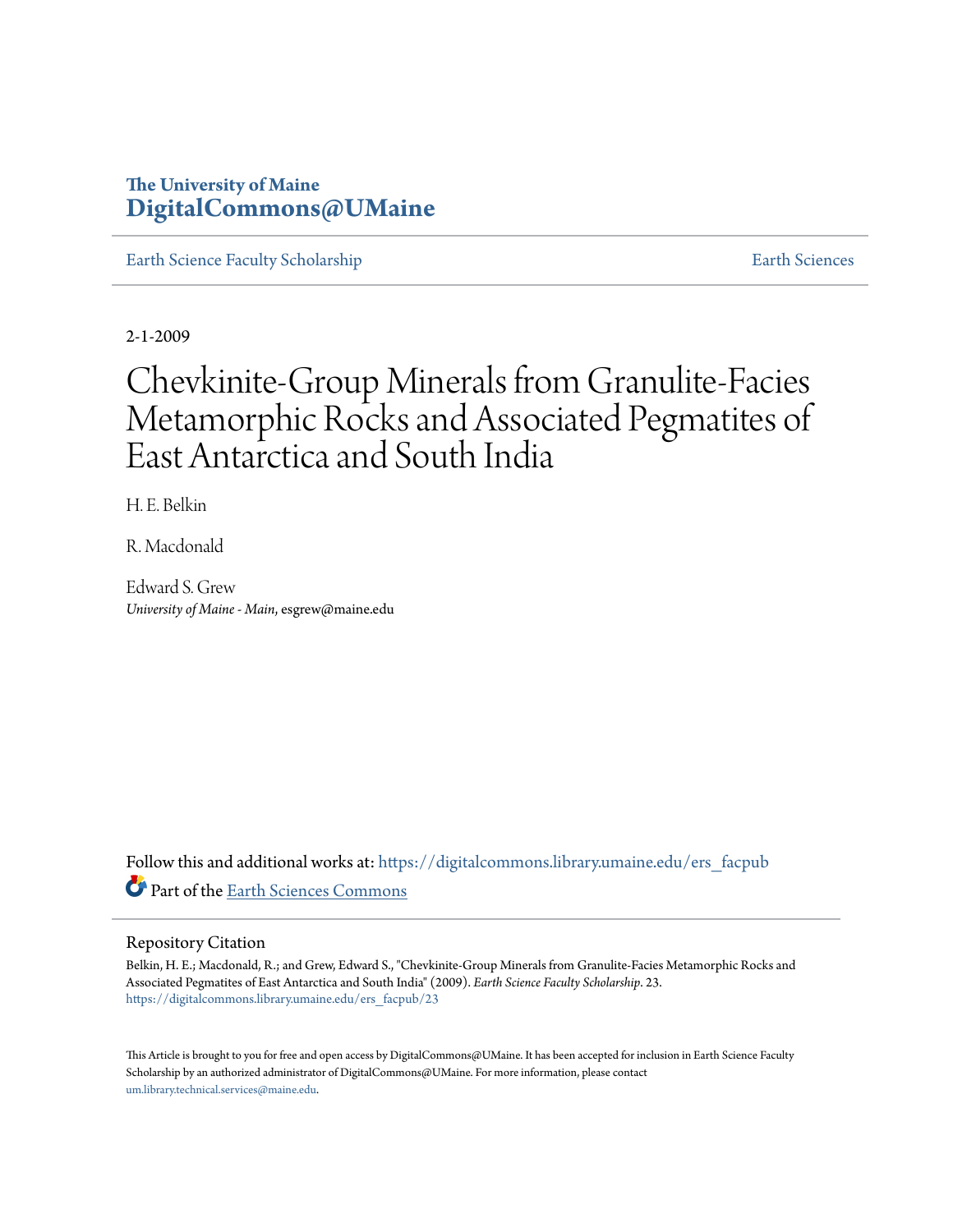# Chevkinite-group minerals from granulite-facies metamorphic rocks and associated pegmatites of East Antarctica and South India

H. E. BELKIN<sup>1,\*</sup>, R. MACDONALD<sup>2,3</sup> AND E. S. GREW<sup>4</sup>

<sup>1</sup> U.S. Geological Survey, 956 National Center, Reston, VA 20192, USA

<sup>2</sup> IGMiP Faculty of Geology, University of Warsaw, Al. Żwirki i Wigury 93, 02-089 Warsaw, Poland  $3$  Environment Centre, Lancaster University, Lancaster LA1 4YQ, UK

<sup>4</sup> Department of Earth Sciences, University of Maine, 5790 Bryand Center, Orono, ME 04469, USA

[Received 17 December 2008; Accepted 22 April 2009]

# ABSTRACT

Electron microprobe data are presented for chevkinite-group minerals from granulite-facies rocks and associated pegmatites of the Napier Complex and Mawson Station charnockite in East Antarctica and from the Eastern Ghats, South India. Their compositions conform to the general formula for this group, viz.  $A_4BC_2D_2Si_4O_{22}$  where, in the analysed specimens  $A =$  (rare-earth elements (REE), Ca, Y, Th),  $B =$  $Fe^{2+}$ , Mg,  $C = (AI, Mg, Ti, Fe^{2+}$ ,  $Fe^{3+}$ , Zr) and  $D = Ti$  and plot within the perrierite field of the total Fe (as FeO) (wt.%) vs. CaO (wt.%) discriminator diagram of Macdonald and Belkin (2002). In contrast to most chevkinite-group minerals, the  $\Lambda$  site shows unusual enrichment in the MREE and HREE relative to the LREE and Ca. In one sample from the Napier Complex, Y is the dominant cation among the total  $REE + Y$  in the A site, the first reported case of Y-dominance in the chevkinite group. The minerals include the most Al-rich yet reported in the chevkinite group ( $\leq 9.15$  wt.% Al<sub>2</sub>O<sub>3</sub>), sufficient to fill the C site in two samples. Conversely, the amount of  $Ti$  in these samples does not fill the  $D$  site, and, thus, some of the Al could be making up the deficiency at  $D$ , a situation not previously reported in the chevkinite group. Fe abundances are low, requiring Mg to occupy up to  $45\%$  of the B site. The chevkinite-group minerals analysed originated from three distinct parageneses: (1) pegmatites containing hornblende and orthopyroxene or garnet; (2) orthopyroxene-bearing gneiss and granulite; (3) highly aluminous paragneisses in which the associated minerals are relatively magnesian or aluminous. Chevkinite-group minerals from the first two parageneses have relatively high FeO content and low MgO and  $A<sub>12</sub>O<sub>3</sub>$  contents; their compositions plot in the field for mafic and intermediate igneous rocks. In contrast, chevkinite-group minerals from the third paragenesis are notably more aluminous and have greater Mg/Fe ratios.

KEYWORDS: chevkinite-group, perrierite, Antarctica, Eastern Ghats, India.

#### Introduction

THE most abundant members of the chevkinite group (Table 1), chevkinite-(Ce) and perrierite- (Ce), are found in igneous rocks ranging from gabbros to peralkaline granites, and in fenites, ore

\* E-mail: hbelkin@usgs.gov DOI: 10.1180/minmag.2009.073.1.149 deposits, granulite-facies gneisses and metacarbonates. In terms of crystal structure, these two minerals are dimorphs (e.g. Bonatti and Gottardi, 1966; Sokolova et al., 2004), but chemical data show that they are compositionally distinct; chevkinites tend to have greater total Fe  $(FeO^* =$  total iron as  $Fe^{2+}$ ) and  $Ce_2O_3$  and smaller CaO and  $Al_2O_3$  than perrierites (e.g. van Bergen, 1984; Macdonald and Belkin, 2002).

In a review of compositional variation in minerals of the chevkinite group, Macdonald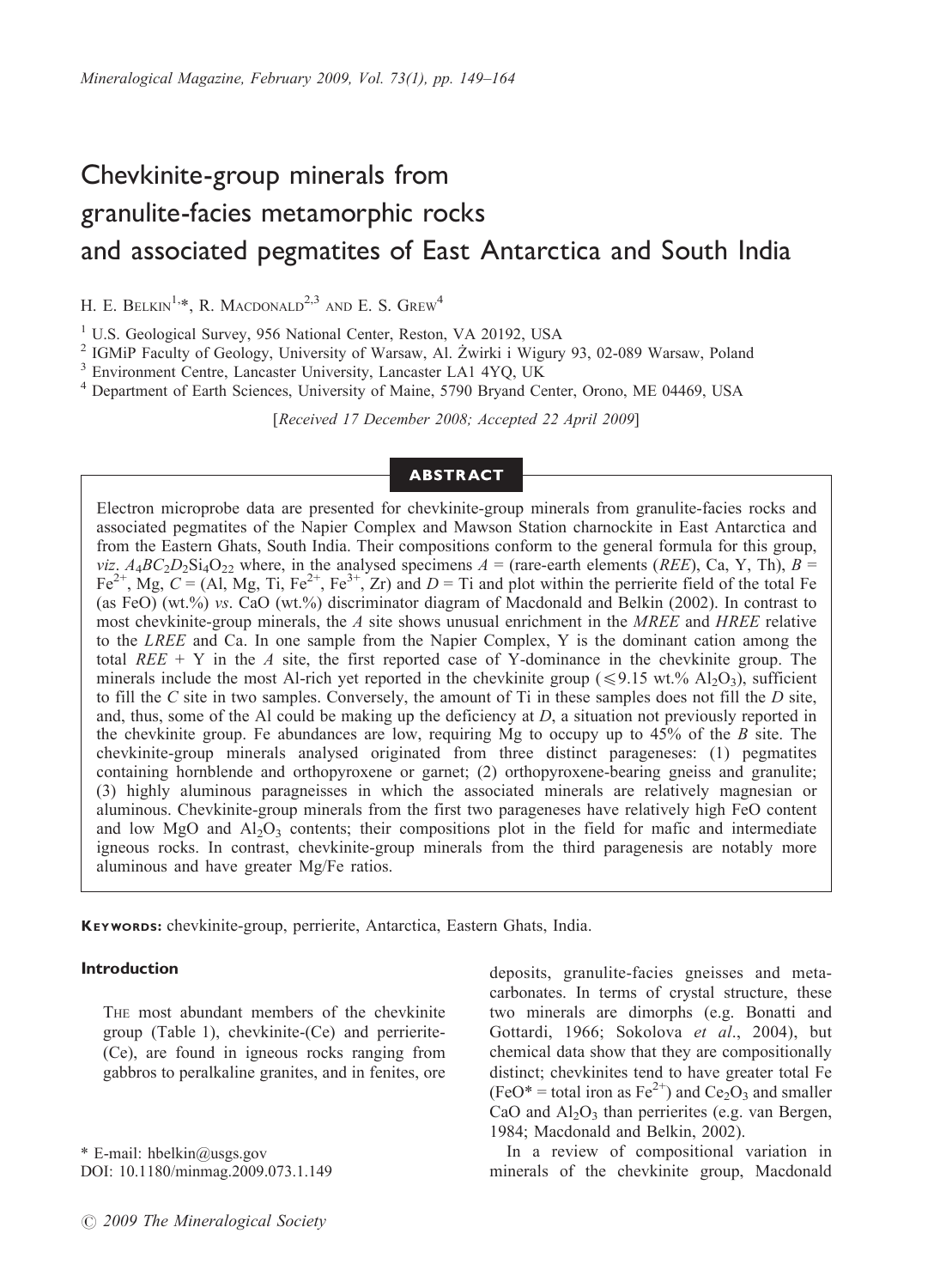| End-member                                                                                                                                                                                                               | Chevkinite subgroup                       | Perrierite subgroup                |
|--------------------------------------------------------------------------------------------------------------------------------------------------------------------------------------------------------------------------|-------------------------------------------|------------------------------------|
|                                                                                                                                                                                                                          | $Chevkinite-(Ce)$ , Maoniupingite- $(Ce)$ | Perrierite-(Ce) in part            |
| Ce <sub>4</sub> Fe <sup>2+</sup> (Fe <sub>2</sub> <sup>+</sup> )Ti <sub>2</sub> Si <sub>4</sub> O <sub>22</sub><br>Ce <sub>4</sub> Fe <sup>2+</sup> (Fe <sup>2+</sup> Ti)Ti <sub>2</sub> Si <sub>4</sub> O <sub>22</sub> | Dingdaohengite-(Ce)                       | Perrierite-(Ce) in part            |
| $Ca4Ti(Ti2)Ti2Si4O22$                                                                                                                                                                                                    | In maoniupingite-(Ce)                     | Ca-analogue of matsubaraite        |
| $Sr_4Ti(Ti_2)Ti_2Si_4O_{22}$                                                                                                                                                                                             |                                           | <b>Matsubaraite</b>                |
| $Sr_4Zr(Ti_2)Ti_2Si_4O_{22}$                                                                                                                                                                                             |                                           | Rengeite                           |
| $Ca_4Zr(Ti_2)Ti_2Si_4O_{22}$                                                                                                                                                                                             |                                           | Ca-analogue of rengeite            |
| $Ce_4Zr(Fe_2^{2+})Ti_2Si_4O_{22}$                                                                                                                                                                                        |                                           | In strontio-chevkinite             |
| $Ce_4Mg(Cr_2^{3+})Ti_2Si_4O_{22}$                                                                                                                                                                                        | Polyakovite-(Ce)                          |                                    |
|                                                                                                                                                                                                                          |                                           | Mg, Al analogue of perrierite-(Ce) |
| $Ce_4Mg(Al_2)Ti_2Si_4O_{22}$<br>$Ce_4Fe^{2+}(Al_2)Ti_2Si_4O_{22}$                                                                                                                                                        |                                           | Al analogue of perrierite-(Ce)     |

TABLE 1. Possible end-members in the chevkinite group,  $A_4BC_2D_2Si_4O_{22}$ .

Names accepted by the CNMNC IMA are in bold. Subgroups implied by the dimorphism of chevkinite-(Ce) and perrierite-(Ce) (Sokolova et al., 2004).

and Belkin (2002) suggested that further compositional variants, or even new species, might be found in parageneses unusual for the group, such as high-grade metamorphic rocks. They also called for further analyses of perrierite, which is less-well documented than chevkinite. Compared to chevkinite, relatively few compositions plotting in the perrierite field of Macdonald and Belkin (2002) have been reported since 2002, e.g. Zr-rich perrierite from Peru (Carlier and Lorand, 2008) and a Sc-bearing perrierite from Inner Mongolia, China (Shimazaki et al., 2008). In this paper, we present electron microprobe analyses of chevkinite-group minerals in granulites and associated pegmatites from East Antarctica and South India, with the specific aim of furthering our knowledge of the compositional range of minerals in the group.

The results also brought to light nomenclature problems in the chevkinite group. New species have been approved on an *ad hoc* basis with little attempt to choose which crystallographic sites should serve as criteria for distinguishing species, as has been done for other complex mineral groups, most recently the sapphirine group (Grew et al., 2008). In view of the potentially chaotic situation in chevkinite-group nomenclature and for want of a better term, we will refer to our minerals simply as 'chevkinite-group minerals'.

#### Source of the samples

Beginning with the reports by Atrashenok et al. (1967) and Kamenev (1972) of a 'metasomatic chevkinite' from a fissure in charnockite of the

Archaean Napier Complex, Enderby Land, Antarctica (Fig. 1), minerals of the chevkinite group have been reported from several localities in Antarctica, including Napier granulite-facies rocks (Grew and Manton, 1979a; Hokada, 2007), the Mawson Station charnockite (Grew and Manton, 1979b), and a partially melted sapphirine granulite xenolith in norite in the Vestfold Hills, ~600 km east of Mawson Station (Harley, 1994). Grew and Manton (1986) also reported perrierite from a sapphirine-bearing migmatite in the Eastern Ghats Province, South India. Only the Vestfold Hills and Mt. Riiser-Larsen (Napier Complex) samples were completely analysed; the others were used for isotopic dating for which only Th, U and Pb contents are needed. The present paper reports data on the chevkinitegroup minerals studied by Grew and Manton, together with a few samples from nearby localities, i.e. five samples from four localities (Mt. Charles, Mt. Cronus, Zircon Point, Fyfe Hills) in the Napier Complex, Enderby Land, East Antarctica, one from the Mawson Station charnockite, MacRobertson Land, East Antarctica, and four (3080P, R, T, U) from Anakapalle in the Eastern Ghats Province of South India (Fig. 1).

#### Geological background

Rocks exposed along the periphery of East Antarctica between 45ºE and 65ºE belong to the Archaean Napier Complex and Proterozoic Rayner Complex, both granulite-facies complexes with long histories extending from ~3800 to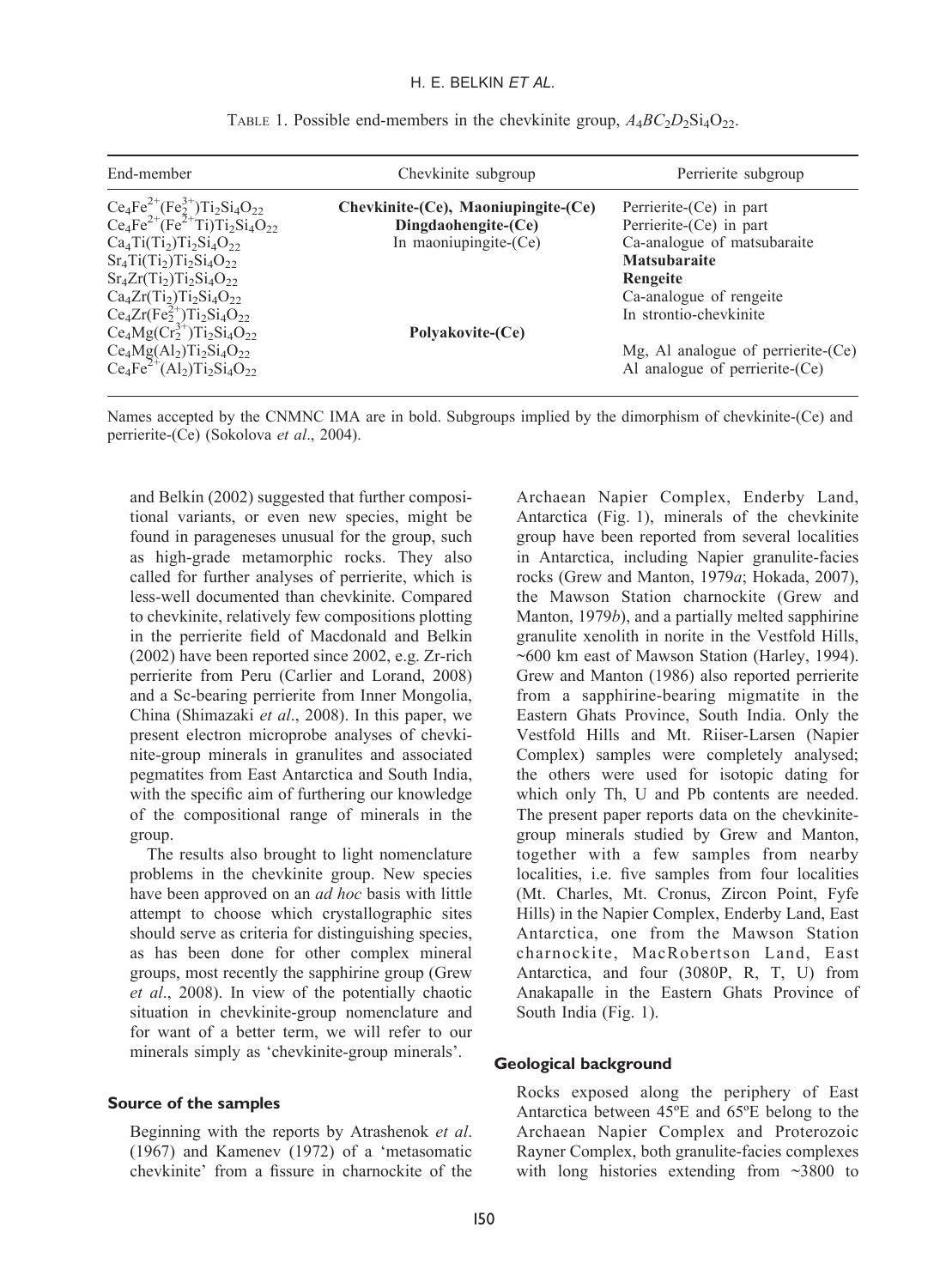

FIG. 1. Locality map; details of the individual samples can be found in the text (simplified from Grew and Manton, 1986).

 $\sim$ 500 Ma (e.g. Grew and Manton, 1979a; Sheraton et al., 1987; Halpin et al., 2005). Four of our samples (28-VII, 2084E, 2234E, 2275) and that studied by Hokada (2007) are granulites from the southwestern part of the complex, where metamorphic temperatures are estimated to have reached  $1070^{\circ}$ C and pressures of  $7-10$  kbar (e.g. Harley, 1998, 2008). Sample 2098A is from a pegmatite vein at Mt. Charles, also in the southwestern part of the complex. The vein was emplaced at ~2500 Ma and conditions of crystallization were earlier estimated to be as high as  $1000-1100$ °C at 9-11 kbar (Grew *et al.*, 2000). Although the vein probably crystallized at very high temperatures, the  $1000-1100$ <sup>o</sup>C estimate might be too high because veins of this generation were emplaced after the peak of ultrahightemperature metamorphism (Grew et al., 2006). Sample 2131 is from a pegmatite dated at 850 Ma (Grew and Manton, 1979b) that cuts one of the Mawson charnockites, a group of Rayner Complex hypersthene adamellites, quartz monzodiorites and granodiorites emplaced soon after peak metamorphism and dated at 985-954 Ma (e.g. Sheraton, 1982; Young and Black, 1991; Young et al., 1997; Halpin et al., 2005).

The Eastern Ghats Province probably represents an extension of the late Proterozoic Rayner Complex into India (Grew and Manton, 1979a, 1986). Our samples are sapphirine-bearing migmatites from near Anakapalle, possibly an Archaean or early Proterozoic rock (age  $\geq$ 2000 Ma), reworked during late Proterozoic metamorphism at 1000 Ma (Grew and Manton, 1986). Like the Napier Complex, the Eastern Ghats belt is an ultrahigh-temperature complex, metamorphosed under conditions of  $7-10$  kbar, 900 to  $>1000$ <sup>o</sup>C (e.g. Sengupta *et al.*, 1999; Bose et al., 2000; Sarkar et al., 2003).

# Sample descriptions

# 2234E

Sample 2234 is a garnet-biotite-sillimanite quartzo-feldspathic granulite from the Napier Complex at Zircon Point in Casey Bay (Grew et al., 2006). Sapphirine occurs only as inclusions in garnet. The chevkinite-group mineral is optically isotropic (metamict) and forms an aggregate several mm across with quartz and garnet adjacent to a garnet porphyroblast (Fig.  $2a$ ). The mineral encloses sillimanite, and is also found enclosed in garnet and sapphirine, textural relationships suggesting that the mineral crystallized over a time interval including the metamorphic peak. One subhedral 2 mm crystal has been analysed.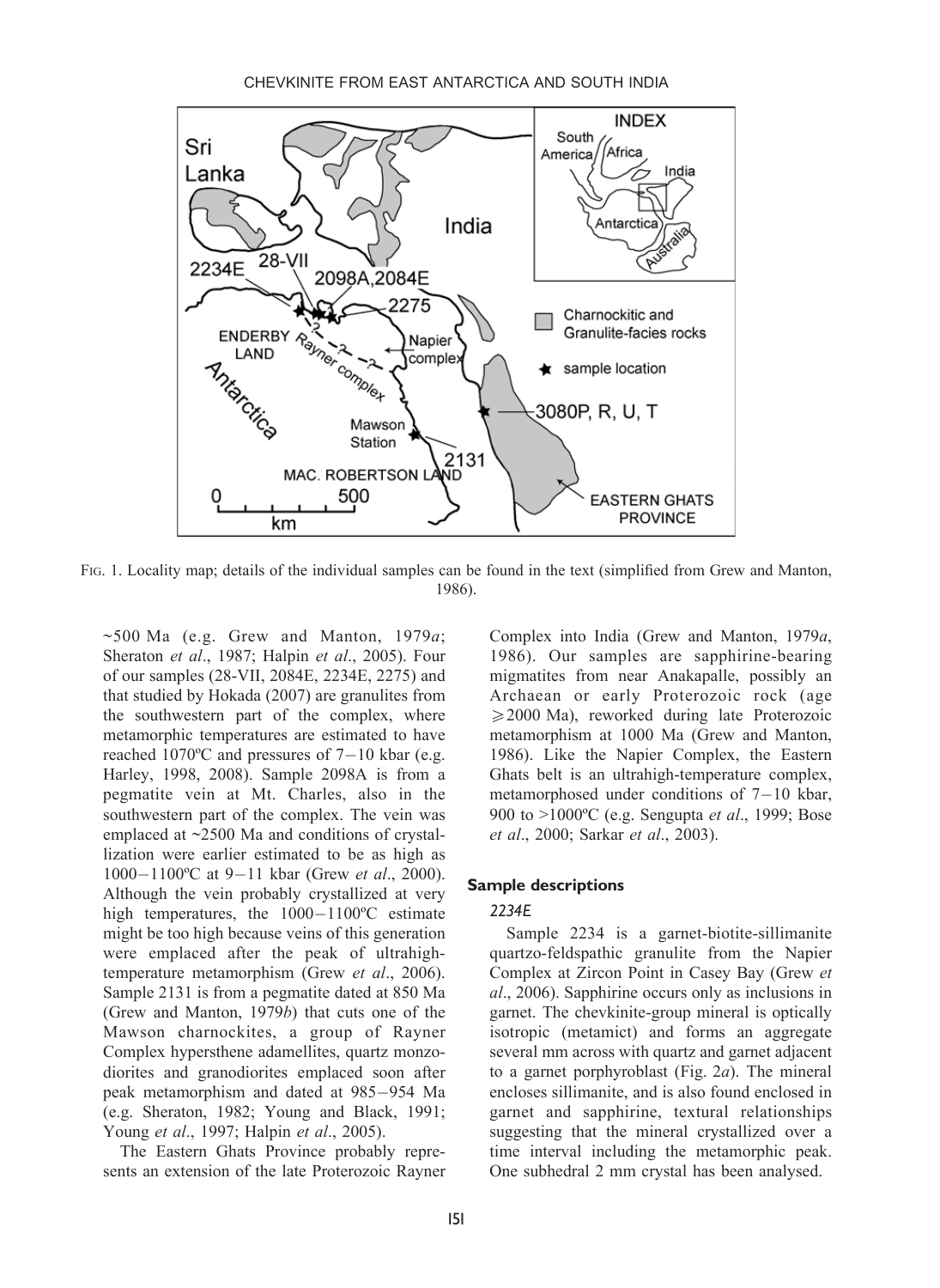H. E. BELKIN ET AL.



FIG. 2. SEM-BSE images of varying contrasts showing the textural settings and mineral associations of the Antarctic and Indian chevkinite-group minerals. (a) Millimetre-size grain of a chevkinite-group mineral (P) from sample 2234E along the edge of a thin section with inclusions of garnet (G) and sillimanite (S) in a quartz (O) and garnet (G) assemblage. An irregular altered (A) rim around the chevkinite-group mineral is somewhat depleted in REE. (b) Anhedral grains of a chevkinite-group mineral (P) from sample 2275 enclosed by yttrium titanoniobate (Y) with biotite (m), rutile (R) and altered and unaltered thorite (T). The chevkinite-group mineral is altered (A) along fractures. (c) A portion of a large grain of a chevkinite-group mineral (P) from sample 2098A that has been somewhat altered (A) along fractures in which thorite (T) has precipitated. (d) Acicular chevkinite-group mineral in mesoperthite from sample 3080T.

#### 2275 - Mt. Cronus, Napier Complex

This is a light-grey, fine-grained, orthopyroxene-garnet-biotite-bearing, quartzo-feldspathic gneiss (Asami et al., 1998, 2002). Plagioclase, containing abundant antiperthitic lamellae, is the dominant phase. Other phases include rutile, an ore mineral and zircon. A redbrown to olive, optically isotropic (metamict) yttrium titanoniobate, possibly polycrase, occurs as rounded to ellipsoidal aggregates  $0.2-0.7$  mm across, commonly enclosed in garnet. The chevkinite-group mineral forms  $100-500$  µm, light-brown, rounded, metamict grains enclosed in the polycrase (?), which also includes thorite (Fig. 2b); these relationships suggest that the mineral crystallized at close to metamorphic peak conditions. Some outer portions of the mineral are altered; our analyses come from the higher  $\bar{Z}$  ( $\bar{Z}$  = mean atomic number), unaltered area in six grains.

## 2098A

The chevkinite-group mineral in 2098A forms an optically isotropic (metamict) mass  $\sim$  5 cm across in a pegmatite cutting orthopyroxenebearing quartzo-feldspathic gneisses of the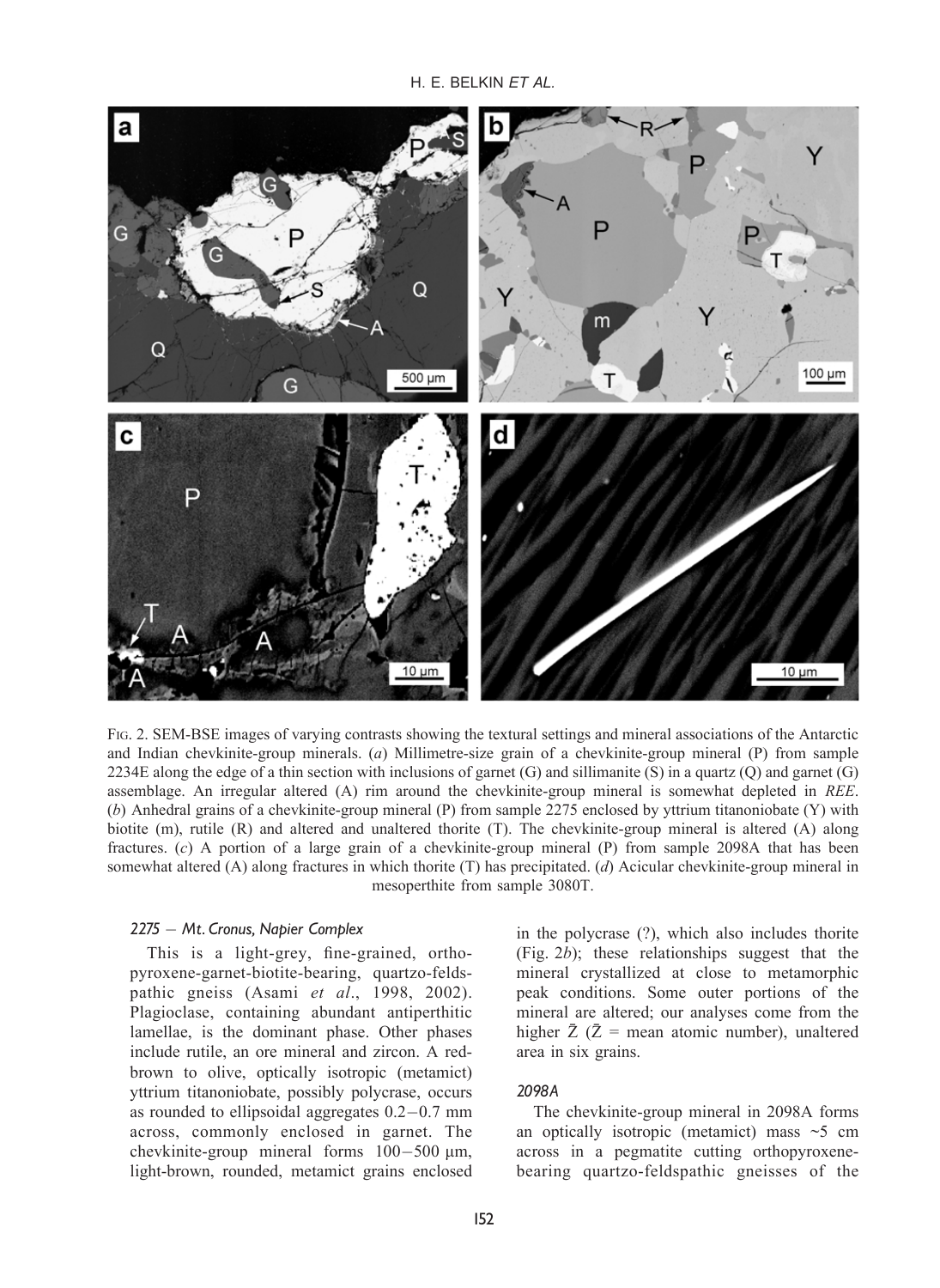Napier Complex at Mt. Charles (Grew and Manton, 1979a; Grew, 1998; Grew et al., 2000). Essential constituents of the pegmatite are quartz, perthite, antiperthite, orthopyroxene, hornblende mantled by orthopyroxene-plagioclase symplectite, and zircon; the chevkinite-group mineral appears also to be a primary pegmatite phase; it contains thorite and altered thorite in slightlyaltered areas defined by fractures (Fig. 2c); both slightly altered and unaltered areas were analysed. This mineral was identified as 'perrierite' by Grew and Manton (1979a) using X-ray diffraction (XRD) of metamict material reconstituted by heating at  $700-1000$ °C in air or in a reducing atmosphere, an approach suggested by Lima-de-Faria (1962).

# 2084E - Napier Complex

This specimen is from a quartzo-feldspathic gneiss containing minor orthopyroxene and trace garnet, biotite, zircon, allanite and a chevkinitegroup mineral from a second locality on Mt. Charles. Allanite and the mineral, generally found adjacent to orthopyroxene, are optically active. Acicular  $250 \mu m$  and elongate  $200 \mu m$  grains were analysed.

# 28 -VII

This is a medium-grained, quartzo-feldspathic granulite from the Napier Complex at the Fyfe Hills (DePaolo et al., 1982). Whole-rock analysis gives a metaluminous composition, with 0.2 normative diopside. The dominant phases reported by these authors are plagioclase (66% modal), K-feldspar (15%), quartz (12%) and orthopyroxene  $(5\%)$ , with  $1\%$  each opaque and apatite and trace amounts of hornblende, biotite, chlorite, zircon, monazite and a chevkinite-group mineral. The last forms rare, brown, isotropic, metamict grains. A  $60 \mu m$  slightly altered grain was analysed.

# 2131

This pegmatite from Mawson Station, MacRobertson Land, Antarctica contains quartz, feldspar, garnet, apatite, hornblende, biotite, zircon and a chevkinite-group mineral (Grew and Manton, 1979b). The last is metamict, dark brown and translucent only in thin slivers. Four 10-40 µm grains in allanite were analysed.

Textures in 2084E, 28-VII, and 2131 do not preclude a high-temperature origin for the chevkinite-group mineral in these samples, but they are not sufficiently definitive for us to draw conclusions about the timing of crystallization of this mineral.

# 3080P, R, U and T

Samples 3080P, R and U are from the same quarry, north of Anakapalle (Grew, 1982), as is sample 3080T described by Grew and Manton (1986). Like 3080T, samples 3080P, R and U are feldspathic layers or diffuse, cross-cutting pegmatitic veinlets, both forms typical of migmatitic sapphirine granulites at Anakapalle. These rocks are dominated by mesoperthitic feldspar up to several centimetres across, with subordinate quartz and orthopyroxene, and local garnet, biotite, sillimanite, sapphirine, zircon, monazite and a chevkinite-group mineral. The last forms pleochroic grains up to 0.1 mm long in garnet and in association with sillimanite, sapphirine, biotite and rutile and also occurs as uncommon acicular crystals in mesoperthite (Fig. 2d). It also forms nearly isotropic (metamict) grains several millimetres across. Textures suggest that the chevkinite-group mineral crystallized coevally with sapphirine and garnet (Grew and Manton, 1986).

3080P - anhedral, subhedral and rounded grains, from 10 to 200  $\mu$ m in size  $-$  analysed.

 $3080R$  – anhedral grains ranging in size from  $30 \mu m$  to  $2 \mu m -$  analysed.

 $3080U - sub- to an hedral grains ranging in$ size from 10 to 70  $\mu$ m - analysed.

 $3080T$  - subhedral grains and euhedral blades, from 10 to 70  $\mu$ m - analysed.

# Analytical methods

Quantitative analyses of major and minor elements were made using the equipment and techniques described by Macdonald and Belkin (2002). The relative accuracy is  $1-2\%$  for oxide concentrations,  $>1$  wt.% and  $5-10%$  for oxide concentrations <1 wt.%. Minor element detection limits are as follows:  $Pb = 800$  ppm; Gd, Dv, Sm and  $Pr = 400$  ppm; Hf and Ta = 300 ppm; Sr, Nb, Nd, Tb, and  $Yb = 200$  ppm; and all other elements at ~100 ppm. Sodium and U were not detected in any sample.

Unit-cell formulae were calculated on the basis of 22 oxygens, and all Fe was assumed to be  $Fe^{2+}$ . Following the method used by Parodi et al. (1994), Song et al. (1999) and Macdonald and Belkin (2002), cations were allocated to sites as follows: (1) the rare-earth elements (REE), Ca, Sr, Na, Ba, K, Pb and Th enter the  $A$  site; (2) the  $B$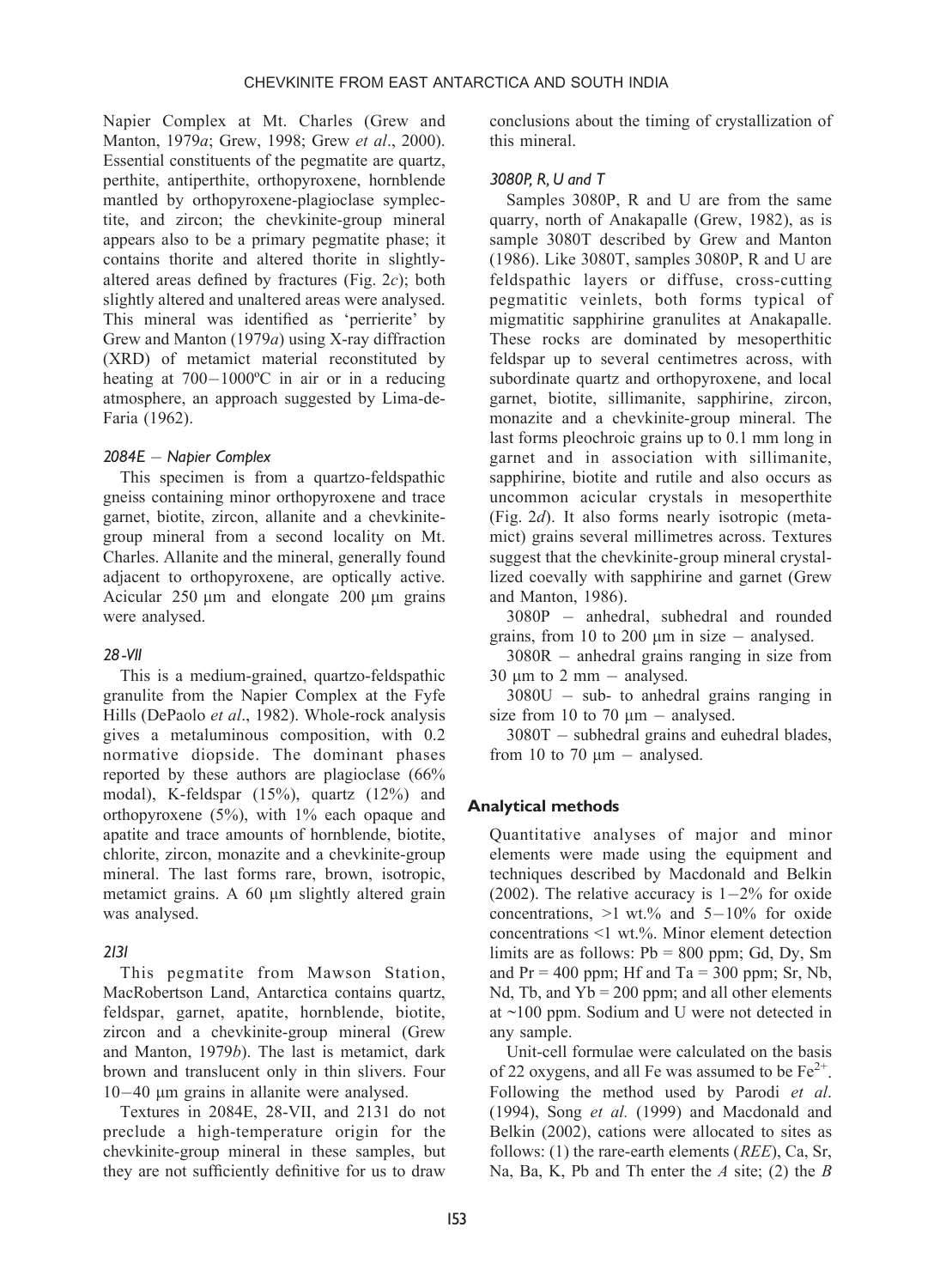site is filled to 1 in the order  $Fe^{2+} \pm Mn \pm Mg$ ; (3) Ti fills the  $D$  site to a maximum of 2; (4) the tetrahedral sites are filled firstly by Si and, if necessary, made to 4 with  $Al \pm Ti$ . The remaining  $Fe<sup>2+</sup>$ , Ti, Al, Mn and Mg enter the C site, along with Zr, Nb and Ta.

Representative analyses are given in Table 2; the full data set of 122 analyses is deposited with the Principal Editor of Mineralogical Magazine and is available on-line at: www.minersoc.org/ pages/e\_journals/dep\_mat\_mm.html.

In most of the newly analysed samples (Table 2 and Supplementary Table), total oxides vary between 98% and 101%. However, in some grains within samples 3080P and 2084E, analytical totals are between 96 and 98 wt.%. We suggest that these grains may have been secondarily hydrated, as has been suspected for metamict samples from Virginia and Mali by Macdonald and Belkin (2002). The cation sum varies from  $12.9-13.2$ , close to the theoretical

value of 13. The sum of cations in the  $A$  site (theoretically 4) is in the range 3.8 to 4.0 and in the  $C$  site 1.9 to 2.1 (theoretically 2). We believe, therefore, that our analyses are essentially complete with  $Fe^{3+}$  much subordinate to  $Fe^{2+}$ and that and that the minerals are close to being stoichiometric.

Haggerty and Mariano (1983) suggested that the  $\beta$  angle is the most reliable way of distinguishing chevkinite (100º) from perrierite (113º). However, Macdonald and Belkin (2002) were unable to detect any compositional differences between chevkinites and perrierites classified using  $\beta$  angles and those classified on the basis of powder XRD for which the full chemical data sets had not been published and/or structurally refined. Grew and Manton (1979a) identified Antarctic phases as perrierite on this basis. The Antarctic and Eastern Ghats minerals also plot in the perrierite field in the discriminator diagram of Macdonald and Belkin (2002) (Fig. 3).



FIG. 3. Antarctic and Eastern Ghats chevkinite-group minerals plotted on the CaO-FeO\* discriminator of Macdonald and Belkin (2002).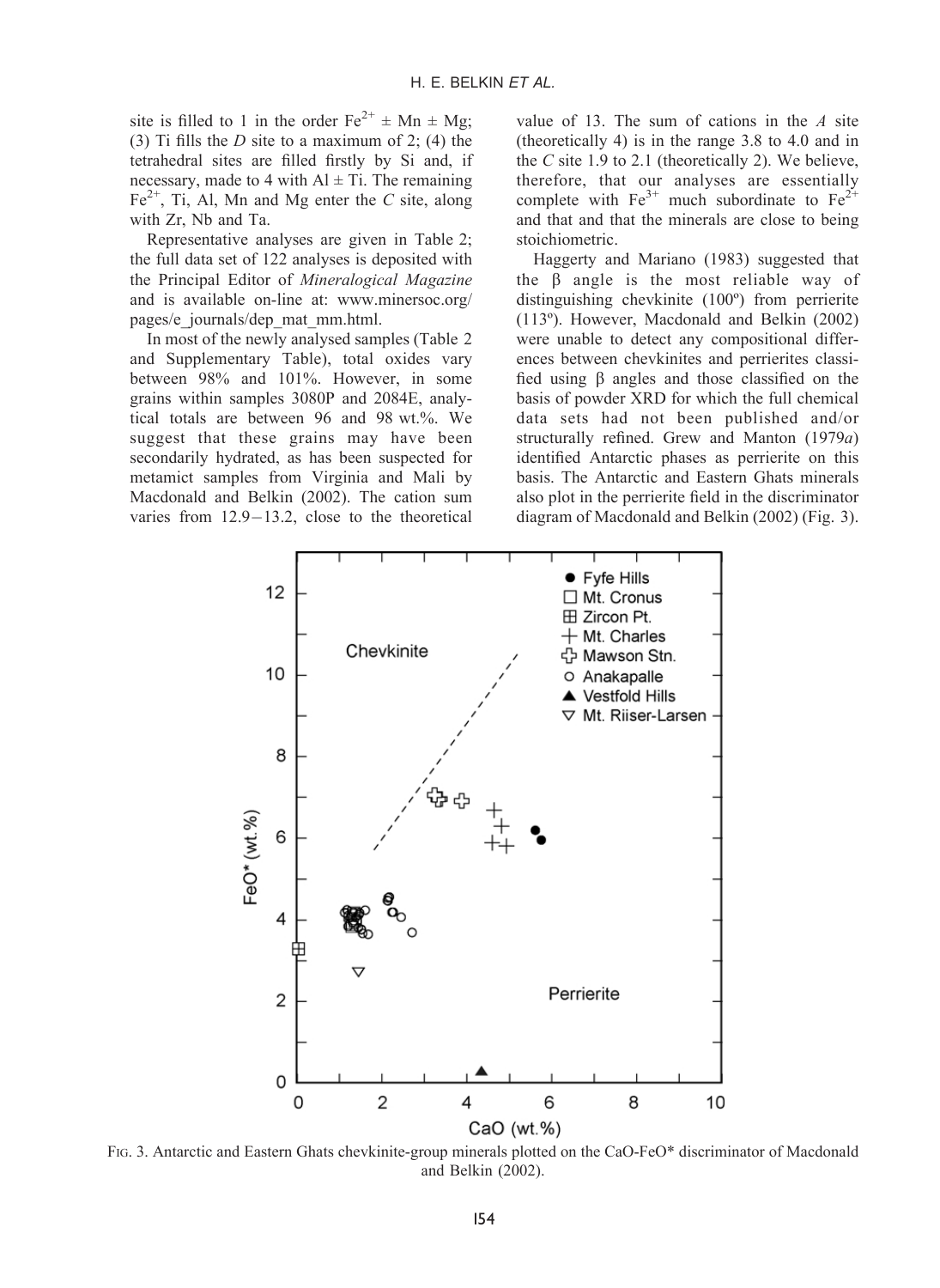### F-Ka-Ce-Mz interference

Fluorine concentrations were determined in the studied perrierites by the electron microprobe routine described in Macdonald and Belkin (2002). Examination of the data revealed a high correlation between Ce and F abundance when  $Ce<sub>2</sub>O<sub>3</sub> >10$  wt.%. This suggested a relationship that did not have a crystallochemical basis but which may have been the result of peak interference. Following up on the suggestion by Martin Yates (pers. comm., 2005), we investigated the interference between F-K $\alpha$  ( $\lambda$  = 18.3199 Å) and Ce- $M\zeta$  ( $\lambda$ =18.3499 Å). Ce- $M\zeta$  intensity relative to the strongest Ce- $M$  line, Ce- $M\alpha$ , is calculated to be  $I = 1$  to 10,000 (Johnson and White, 1970), i.e. within the background of  $F-K\alpha$ measured with a W/Si LDE1 diffraction crystal  $(2d = 80 \text{ A})$  supplied by JEOL USA, Inc for a mineral with the high Ce content characteristic of perrierite. Using the LDE1 crystal with a P10 flow detector, we measured  $Ce-M\zeta$  intensity relative to  $Ce-M\alpha$  intensity using F-free synthetic  $CeO<sub>2</sub>$  and Ce phosphate and Ce- $M\alpha$ /Ce- $M\zeta$  ranged from 4 to 5. These much lower intensity ratios are consistent with studies of the  $M$  spectrum that have found the  $M\zeta$  relative intensities to differ greatly from their ideal values (Wendt and Christ, 1985; Crisp,

1991). Thus, we conclude that the F values reported in chevkinite and perrierite determined by electron microprobe measurement are probably in error and represent Ce-ML interference. We suggest that a systematic F study of chevkinitegroup minerals be undertaken using SIMS or LA-ICP-MS methods.

#### Composition of perrierites

#### The A site

Total cations in the A site range between 3.83 and 4.02. The main variation in the Antarctic and Indian chevkinite-group minerals, in common with other members of this group, is the substitution of the REE for Ca (Fig. 4). The mineral in sample 2234E (Zircon Point) is unusually Ca-poor compared to perrierite (see also Fig. 3). Macdonald and Belkin (2002) noted that, in chevkinite-group minerals, (La+Ce+Ca) normally contribute  $>75\%$  of the A site, i.e. the REE abundances in the group normally are dominated by the *LREE*, e.g.  $(\Sigma La-Sm)/(\Sigma_{total}REE) = 0.97$ . However,  $(La + Ce + Ca)$  exceeds 75% in only ~10% of our analyses, the others being between 50 and 75%, with one value at 27%. In  $\sim$ 70% of our analyses,  $(\Sigma La-Sm)/(\Sigma_{total}REE)$  <0.97, in one case (sample 2275) being as low as 0.57. The



FIG. 4. Relationship between the REE and Ca contents of the Antarctic and Eastern Ghats chevkinite-group minerals. Thorium was not included in this plot. The regression line (slope  $= -0.9$ ) is coincident with that determined by Macdonald and Belkin (2002) for chevkinite and perrierite globally; however, the studied data set has a higher regression coefficient reflecting more consistent analytical methods.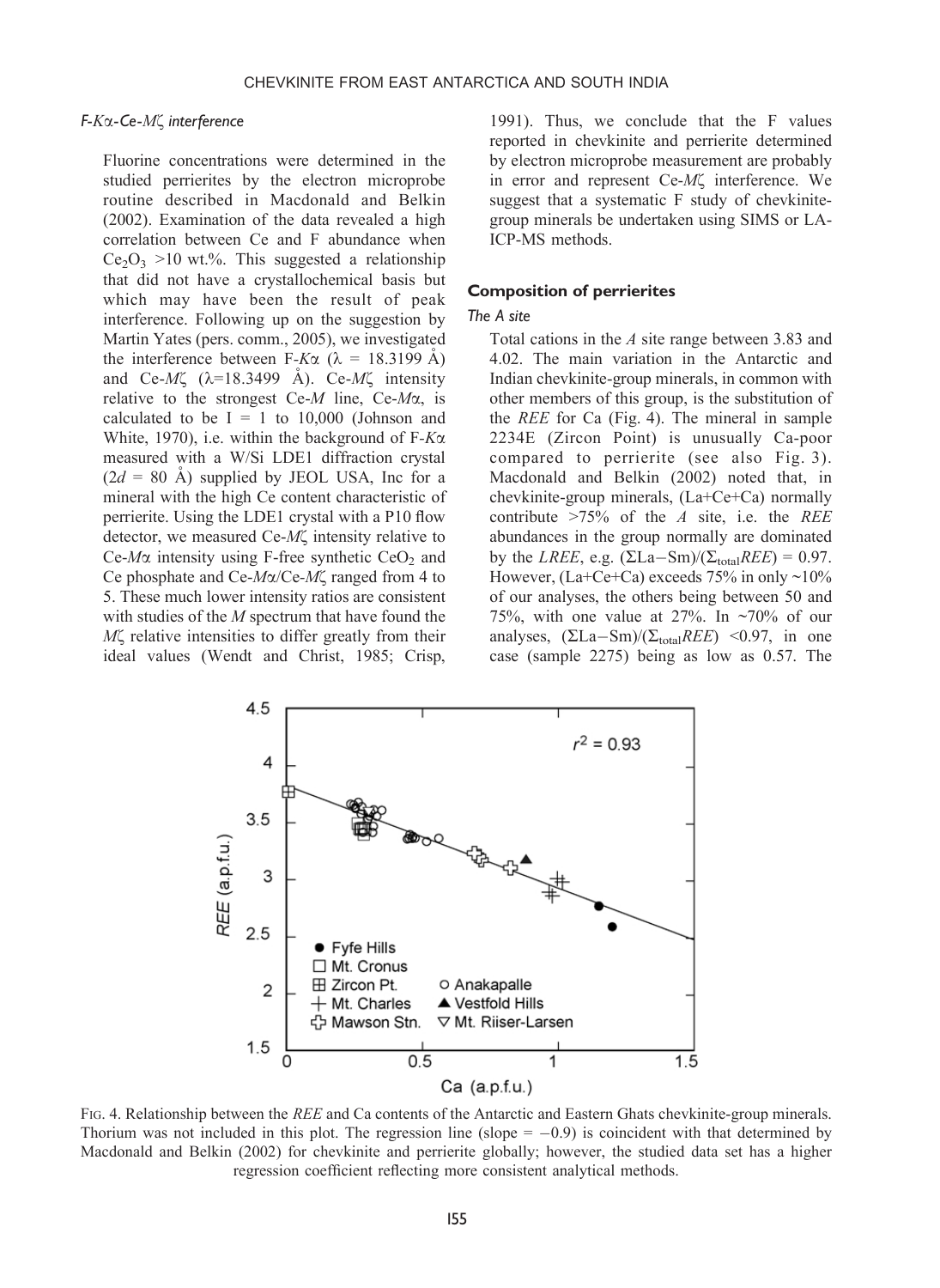| and the state of the state of the state of the state of the state of the state of the state of the state of the state of the state of the state of the state of the state of the state of the state of the state of the state |  | 20984                                                                                 | Antarctic<br>2084E | 2084E                                                                              | $28 - VI$ | 2234E | 1080 | 1080L | $\frac{5}{3080R}$ | ihats, India<br>3080R | <b>8080E</b> | 3080F |
|-------------------------------------------------------------------------------------------------------------------------------------------------------------------------------------------------------------------------------|--|---------------------------------------------------------------------------------------|--------------------|------------------------------------------------------------------------------------|-----------|-------|------|-------|-------------------|-----------------------|--------------|-------|
|                                                                                                                                                                                                                               |  |                                                                                       |                    |                                                                                    |           |       |      |       |                   |                       |              |       |
|                                                                                                                                                                                                                               |  |                                                                                       |                    |                                                                                    |           |       |      |       |                   |                       |              |       |
|                                                                                                                                                                                                                               |  |                                                                                       |                    |                                                                                    |           |       |      |       |                   |                       |              |       |
|                                                                                                                                                                                                                               |  |                                                                                       |                    |                                                                                    |           |       |      |       |                   |                       |              |       |
|                                                                                                                                                                                                                               |  |                                                                                       |                    |                                                                                    |           |       |      |       |                   |                       |              |       |
|                                                                                                                                                                                                                               |  |                                                                                       |                    |                                                                                    |           |       |      |       |                   |                       |              |       |
|                                                                                                                                                                                                                               |  |                                                                                       |                    |                                                                                    |           |       |      |       |                   |                       |              |       |
|                                                                                                                                                                                                                               |  |                                                                                       |                    |                                                                                    |           |       |      |       |                   |                       |              |       |
|                                                                                                                                                                                                                               |  |                                                                                       |                    |                                                                                    |           |       |      |       |                   |                       |              |       |
|                                                                                                                                                                                                                               |  |                                                                                       |                    |                                                                                    |           |       |      |       |                   |                       |              |       |
|                                                                                                                                                                                                                               |  |                                                                                       |                    |                                                                                    |           |       |      |       |                   |                       |              |       |
|                                                                                                                                                                                                                               |  |                                                                                       |                    |                                                                                    |           |       |      |       |                   |                       |              |       |
|                                                                                                                                                                                                                               |  |                                                                                       |                    |                                                                                    |           |       |      |       |                   |                       |              |       |
|                                                                                                                                                                                                                               |  |                                                                                       |                    |                                                                                    |           |       |      |       |                   |                       |              |       |
|                                                                                                                                                                                                                               |  |                                                                                       |                    |                                                                                    |           |       |      |       |                   |                       |              |       |
|                                                                                                                                                                                                                               |  |                                                                                       |                    |                                                                                    |           |       |      |       |                   |                       |              |       |
|                                                                                                                                                                                                                               |  |                                                                                       |                    |                                                                                    |           |       |      |       |                   |                       |              |       |
|                                                                                                                                                                                                                               |  |                                                                                       |                    |                                                                                    |           |       |      |       |                   |                       |              |       |
|                                                                                                                                                                                                                               |  |                                                                                       |                    |                                                                                    |           |       |      |       |                   |                       |              |       |
|                                                                                                                                                                                                                               |  |                                                                                       |                    |                                                                                    |           |       |      |       |                   |                       |              |       |
|                                                                                                                                                                                                                               |  |                                                                                       |                    |                                                                                    |           |       |      |       |                   |                       |              |       |
|                                                                                                                                                                                                                               |  |                                                                                       |                    |                                                                                    |           |       |      |       |                   |                       |              |       |
|                                                                                                                                                                                                                               |  |                                                                                       |                    |                                                                                    |           |       |      |       |                   |                       |              |       |
|                                                                                                                                                                                                                               |  |                                                                                       |                    |                                                                                    |           |       |      |       |                   |                       |              |       |
|                                                                                                                                                                                                                               |  |                                                                                       |                    |                                                                                    |           |       |      |       |                   |                       |              |       |
|                                                                                                                                                                                                                               |  | s dir sang sang sang sang sanggang sang<br>Rotin sang sang sang sang sang sanggang sa |                    | a dia 1752<br>2010 - 1952 - 1963 1964<br>2010 - 1964 1975 1984 1985 1986 1981 1982 |           |       |      |       |                   |                       |              |       |
|                                                                                                                                                                                                                               |  |                                                                                       |                    |                                                                                    |           |       |      |       |                   |                       |              |       |

TABLE 2. New chemical analyses and structural formulae of chevkinite-group minerals from Antarctica and India. TABLE 2. New chemical analyses and structural formulae of chevkinite-group minerals from Antarctica and India.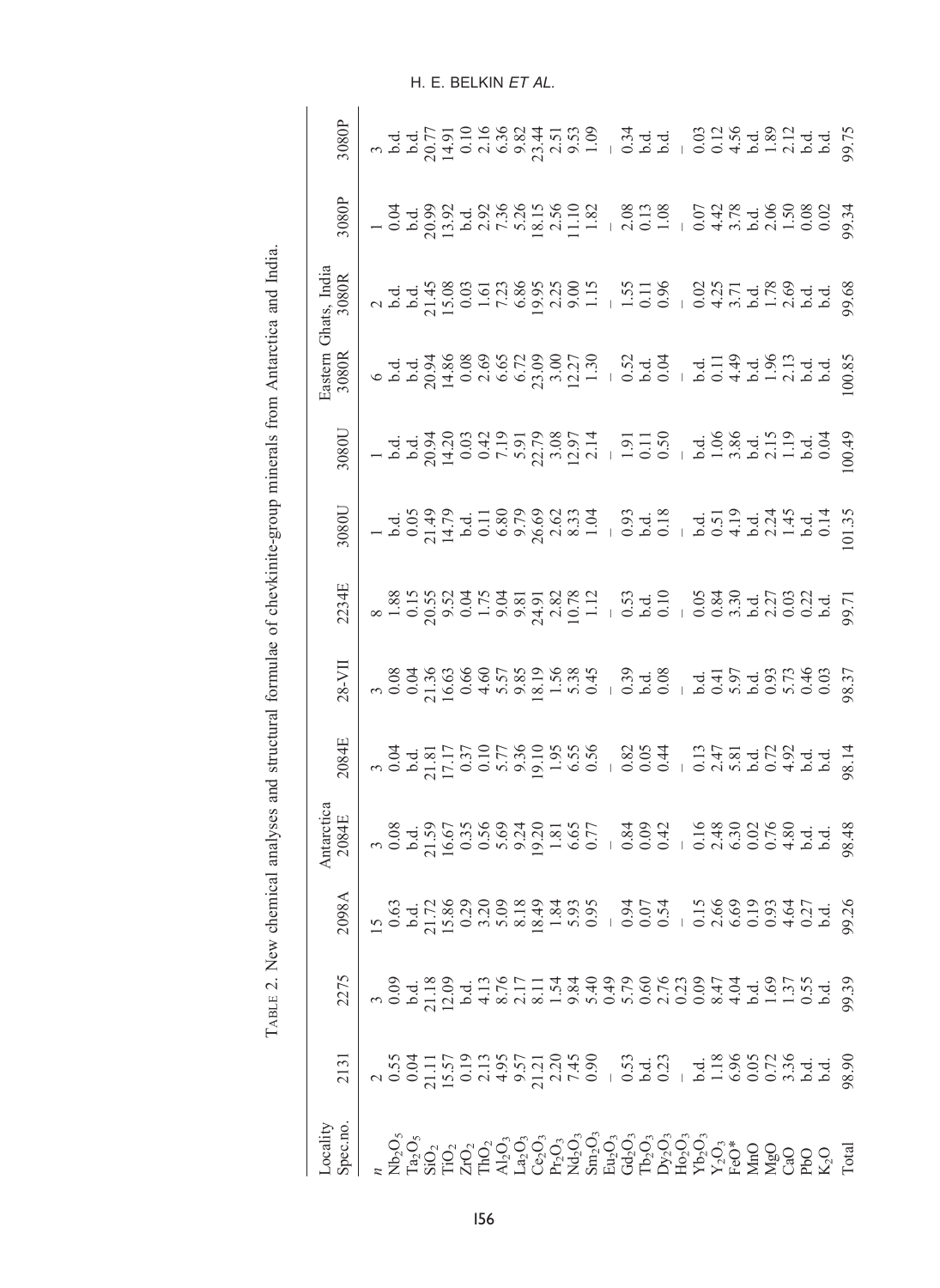| Formulae based on 22 |  |  |  |  |  |  |  |
|----------------------|--|--|--|--|--|--|--|
|                      |  |  |  |  |  |  |  |
|                      |  |  |  |  |  |  |  |
|                      |  |  |  |  |  |  |  |
|                      |  |  |  |  |  |  |  |
|                      |  |  |  |  |  |  |  |
|                      |  |  |  |  |  |  |  |
|                      |  |  |  |  |  |  |  |
|                      |  |  |  |  |  |  |  |
|                      |  |  |  |  |  |  |  |
|                      |  |  |  |  |  |  |  |
|                      |  |  |  |  |  |  |  |
|                      |  |  |  |  |  |  |  |
|                      |  |  |  |  |  |  |  |
|                      |  |  |  |  |  |  |  |
|                      |  |  |  |  |  |  |  |
|                      |  |  |  |  |  |  |  |
|                      |  |  |  |  |  |  |  |
|                      |  |  |  |  |  |  |  |
|                      |  |  |  |  |  |  |  |
|                      |  |  |  |  |  |  |  |
|                      |  |  |  |  |  |  |  |
|                      |  |  |  |  |  |  |  |
|                      |  |  |  |  |  |  |  |
|                      |  |  |  |  |  |  |  |
|                      |  |  |  |  |  |  |  |
|                      |  |  |  |  |  |  |  |
|                      |  |  |  |  |  |  |  |
|                      |  |  |  |  |  |  |  |
|                      |  |  |  |  |  |  |  |
|                      |  |  |  |  |  |  |  |
|                      |  |  |  |  |  |  |  |
|                      |  |  |  |  |  |  |  |
|                      |  |  |  |  |  |  |  |
|                      |  |  |  |  |  |  |  |

# CHEVKINITE FROM EAST ANTARCTICA AND SOUTH INDIA

Total iron reported as FeO\*. b.d. = below detection.  $-$  = not determined.

Total iron reported as FeO\*.<br>b.d. = below detection.<br> $-$  = not determined.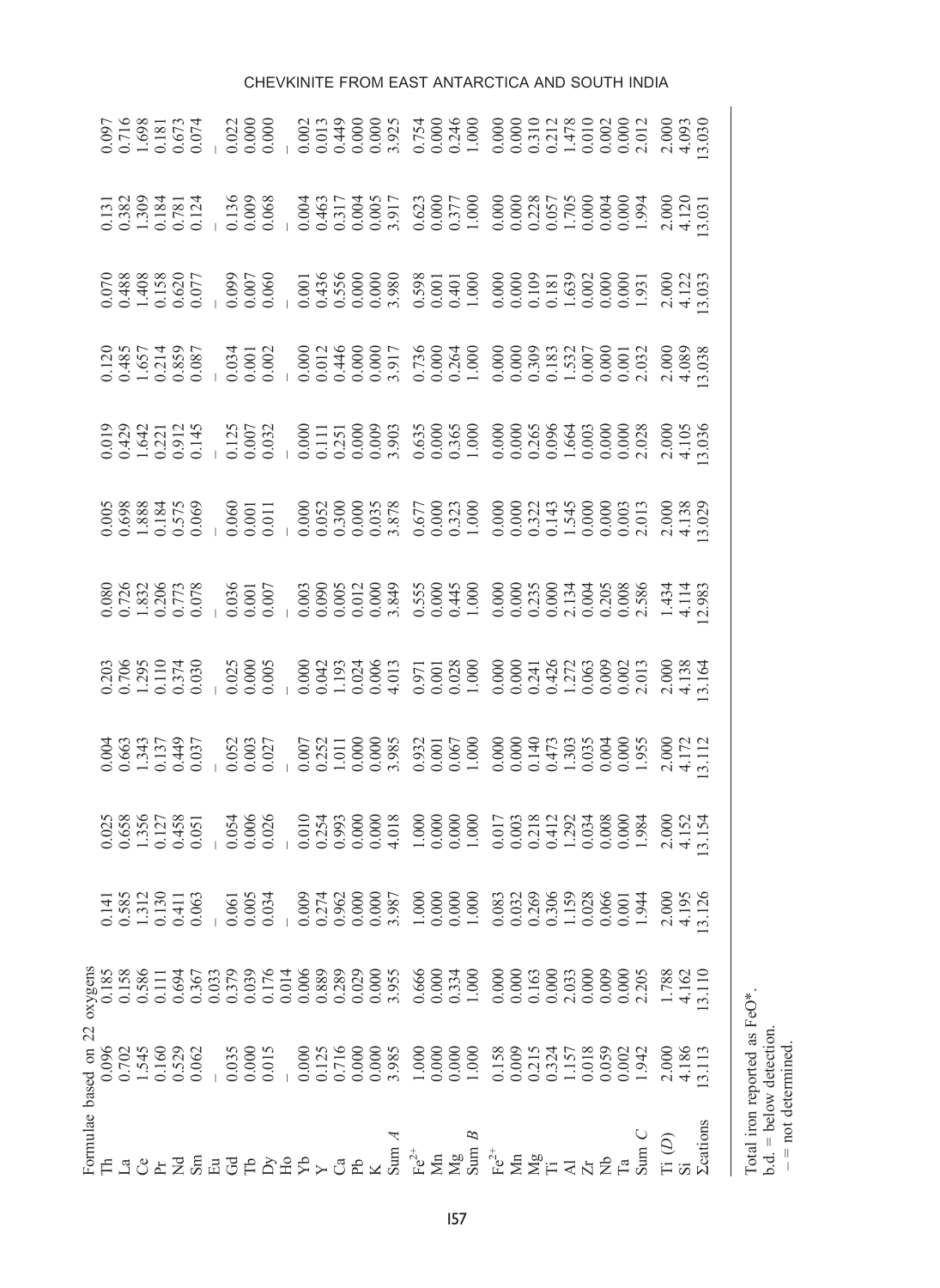

FIG. 5. Relationship between LREE ( $\Sigma La-Nd$ ) and HREE ( $\Sigma Tb-Yb$ , Y) showing a reciprocal trend. Sample 2275 from Mt. Cronus is the most LREE depleted and HREE enriched and the Anakapalle samples (3080 R, U, P, T) show the greatest variability.

reason for these differences is that compared to perrierite, many of the Antarctic and Eastern Ghats minerals are relatively rich in HREE and Y, especially Y (up to 8.47 wt.%  $Y_2O_3$ , sample 2275, Mt. Cronus). Indeed, Y is the dominant cation among the total  $REE + Y$  in the A site in this sample, the first record of a Y-dominant mineral in the chevkinite group.

In contrast to the considerable variation in LREE abundances reported by Macdonald and Belkin (2002) in chevkinite-group minerals from a wide range of parageneses, the studied minerals show a more limited range; La/Ce (atomic) ranges from 0.23 to 0.56 and La/Nd ranges from 0.20 to 1.92. La/Sm ranges from 2.41 to 47.1, excluding sample 2275. Sample 2275 (Mt. Cronus) is, on average, the most depleted in LREE and enriched in MREE, as well as Y and HREE (Figs 5, 6). Figure 5 also shows that Anakapalle samples have the greatest range in LREE/HREE. LREE enrichment dominates the chondrite-normalized rare-earth pattern (Fig. 6) and the slope is similar to chevkinite (Macdonald and Belkin, 2002) but with higher *MREE*. The scatter shown in *HREE* (Fig. 6) is in part analytical and argues for further study by the LA-ICP-MS technique.

Apart from Ca and the REE, the only other notable element in the A site is Th, which can reach up to 0.28 a.p.f.u. Strontium was only detected in about 15 analyses at a level just at or above the detection limit.

# The B site

The  $B$  site in chevkinite and perrierite is invariably filled entirely by  $Fe^{2+}$ , or in the case of rocks from Mt. Amiata and Sabatini, Italy, by  $Fe<sup>2+</sup>$  plus much subordinate Mn $\pm$ Mg (Macdonald and Belkin, 2002). In a majority of our samples, there is not enough Fe to fill the site and, since Mn is not present in amounts sufficient to make up the difference, Mg is required in that role, to a maximum of 0.46 a.p.f.u. The chevkinite-group mineral from Mt. Riiser-Larsen, Napier Complex studied by Hokada (2007) is similarly Fe-depleted (0.5 a.p.f.u.), but the mineral from the Vestfold Hills has the lowest Fe content reported to date (0.05 a.p.f.u., Harley, 1994). This mineral is one of the two samples with an unfilled B site, (Mg = 0.78 and  $Mn = 0$  a.p.f.u.), the other being a chevkinite from Khibina, Kola Peninsula (Yakovenchuk et al., 2005). However, if Zr and Hf were assumed to occupy  $B$  as  $Zr$  does in rengeite (Miyawaki et al., 2002), then the B occupancy would increase to 0.93 and 1.06 in the Vestfold Hills and Khibiny samples, respectively.

#### The C site

Cation sums in the  $C$  site are, with two exceptions, within 4% of the theoretical value of 2. The exceptions are samples 2234E ( $\Sigma C$  = 2.586) and 2275 (2.205). It may be no coincidence that these samples have, uniquely in our data set,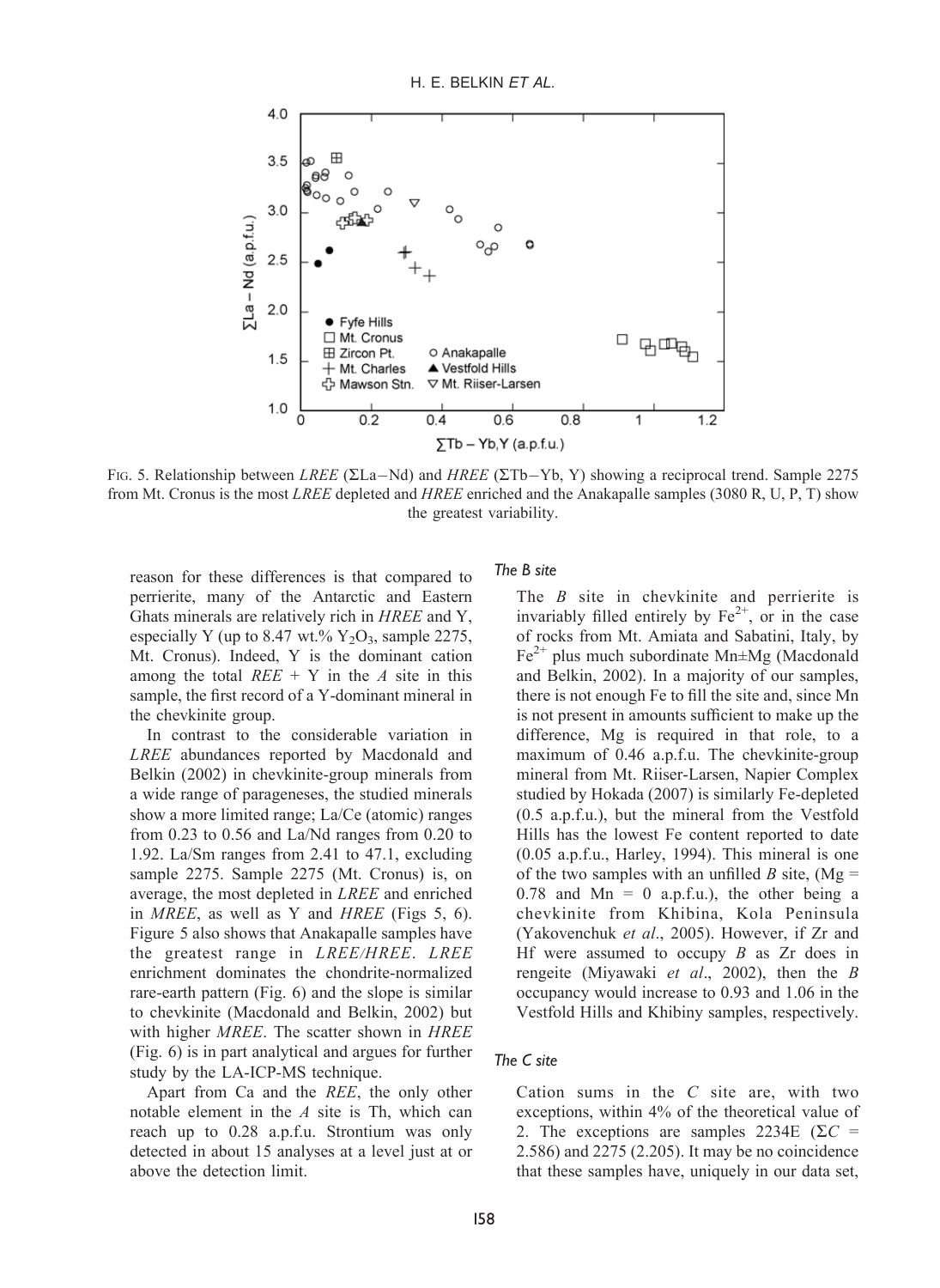

FIG. 6. Chondrite-normalized REE plots for selected chevkinite-group minerals from Antarctica and the Eastern Ghats, to demonstrate (1) the variability in patterns, and (2) the relative MREE and HREE enrichment compared to chevkinites and perrierites from the literature (as exemplified by the shaded field from Macdonald and Belkin, 2002). Yttrium is taken to proxy for Ho in the plot. Patterns dotted between Sm and Gd due to an absence of Eu data. Normalizing factors from Sun and McDonough (1989).

Ti abundances unable to fill the D site (1.434 and 1.788, respectively). This situation, unknown in normal chevkinite and perrierite (Macdonald and Belkin, 2002), raises the possibility that some Al may enter the  $D$  site. In fact, the  $C$  site excess is of a sufficient magnitude to compensate for the Ti (D) site deficiency.

Aluminium is the dominant cation in the  $C$  site. and would fill it in the case of samples 2234E and 2275 unless Al makes up the deficiency in the D site in these two samples. This is the strongest Al enrichment (up to 9.15 wt.%  $Al_2O_3$ ) yet recorded in a chevkinite-group mineral and is in line with the reports by Harley (1994) and Hokada (2007) of large Al contents in the C sites of Antarctic perrierites.

# The D site

With the exception of the two samples noted above, the D site is filled with Ti, and in all samples, Ti is the dominant cation at this site.

# The tetrahedral site

Silicon ranges between 4 and 4.29 a.p.f.u., thus filling the tetrahedral site. The values >4 are probably due to minor analytical error.

#### Nomenclature

Given the site occupancies inferred above, none of the analysed samples is perrierite, if this mineral is understood to have dominantly Fe or Ti at the C site. Instead, because Al turns out to be the dominant cation at this site, the mineral from all the localities studied by us could be provisionally called the Al-dominant analogue of perrierite-(Ce), as is the mineral studied by Hokada (2007). The mineral from Mt. Cronus differs further in that Y is dominant among  $REE +$ Y, so it could be provisionally termed the Al-dominant analogue of perrierite-(Y).

However, this discussion leads to the question: which sites should be used to distinguish species within the chevkinite group? In recognizing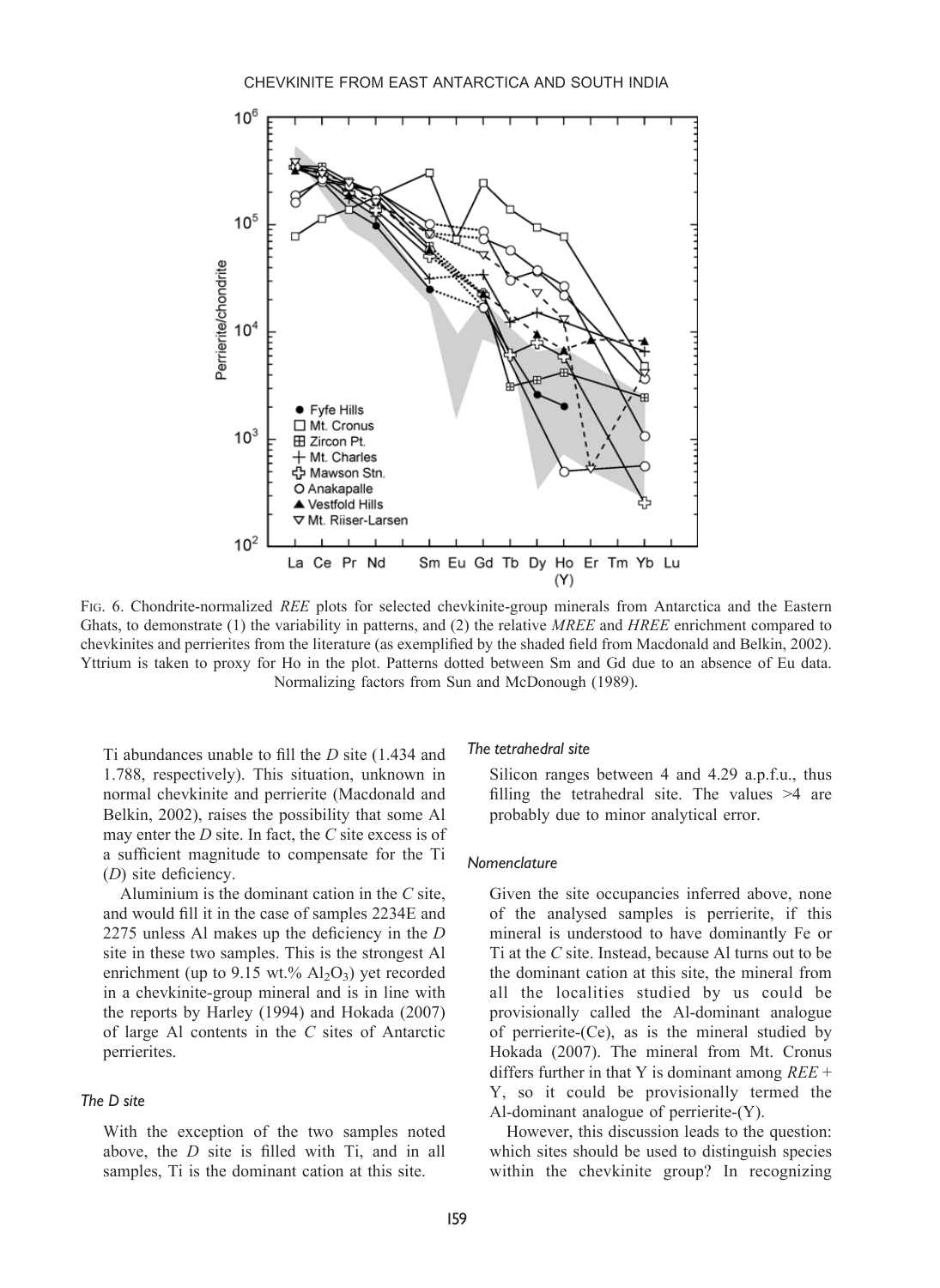dingdaohengite-(Ce) as distinct from chevkinite- (Ce), Xu et al. (2008) cited the C site as a criterion to distinguish this species within the chevkinite group. Applying this criterion, the Aldominant analogue of perrierite-(Ce) is potentially a new species. Moreover, use of Levinson modifiers implies that the A site is also a criterion. and the Al-dominant analogue of perrierite-(Y) would thus become the second potentially new species among the samples reported here. Thirdly, the distinction between rengeite and matsubaraite implies that the  $B$  site has also been used as a criterion, and that the Mg-dominant Vestfold Hills mineral described by Harley (1994) is a third potentially new species, the Mg,Al-dominant analogue of perrierite-(Ce).

Table 1 lists end-member formulae for known and some potential species using the A, B and C sites as criteria to distinguish them; other combinations of REE, Ca, Sr, Zr,  $Fe^{2+}$ , Mg,  $Fe<sup>3+</sup>$ , Cr and Ti could lead to a host of others, not to mention potential Y- and La-dominant endmembers (the latter was reported by Segalstad and Larsen, 1978). Moreover, the three sites do not exhaust the possibilities; there are two A sites and the D site. While the latter is invariably dominated by Ti, the different A sites could differ in composition.

The recently described Fe-Ti-dominant chevkinite-subgroup minerals maoniupingite-(Ce) (IMA2003-017, Shen et al., 2005) and dingdaohengite-(Ce) (IMA 2005-14, Xu et al., 2008) were introduced without properly clarifying their relationship to chevkinite-(Ce). The formula calculated from the analysis of maoniupingite- (Ce) reported by Shen et al. (2005) can be expressed as a mixture of  $61\%$  Ce<sub>4</sub>Fe<sup>2+</sup>(Fe<sub>2</sub><sup>+</sup>)  $Ti_2Si_4O_{22}$ ,  $22\%$   $Ca_4Ti(Ti_2)Ti_2Si_4O_{22}$  and minor amounts of other components, i.e. it is predominantly chevkinite-(Ce) as later defined for the purpose of distinguishing chevkinite-(Ce) from dingdaohengite-(Ce). The end-member formula  $Ce_4Fe^{3+}(Fe_2^{3+})Ti_2Si_4O_{22}$  that Xu *et al.* (2008) gave for maoniupingite-(Ce) does not correspond to the Shen et al. (2005) electron microprobe and Mössbauer spectroscopic analysis, which we calculate to yield  $0.77 \text{ Fe}^{2+}$ ,  $0.05 \text{ Mn}$  and  $0.05$ Mg, almost sufficient to fill the  $B$  site. Moreover, the Xu et al. (2008) end-member formula is not balanced in charge.

Our end-member formula for dingdaohengite- (Ce),  $Ce_4Fe^{2+}(Fe^{2+}Ti)Ti_2Si_4O_{22}$ , differs from  $Ce_4Fe^{2+}(Ti_2)Ti_2Si_4O_{22}$ , the ideal end-member given by Xu et al. (2008). Their ideal formula is not charge-balanced, although their empirical formula with Ti dominant at the C site is. By invoking one of the characteristics of end-member formulae that Hawthorne (2002) recommended in defining new mineral species, viz. that an endmember may have more than one type of cation at one site 'if required by the electroneutrality principle', the formula given in Table 1 can be justified. In a chevkinite-group mineral with REE at the A site, this attribute of end-member formulae means that no more than 50% of the C site can be occupied by Ti unless its charge is balanced by a divalent cation at the site. As a result, our end-member composition does not meet the criterion of Ti dominance at the C site cited for distinguishing dingdaohengite-(Ce) from chevkinite-(Ce); the criterion would have to be Ti, $Fe<sup>2+</sup>$  instead.

Strontio-chevkinite is another problematic species. Miyawaki et al. (2002) re-indexed the XRD data of Haggerty and Mariano (1983) and suggested that strontio-chevkinite could be an Ferich variety of rengeite, i.e. in the perrierite subgroup. Our recalculation of the two chemical analyses reported by Haggerty and Mariano(1983) suggests that the rengeite end-member constitutes ~55% of strontio-chevkinite and its Ca analogue (Table 1) another 10%; a  $REE-Fe^{2+}$  end-member (Table 1) is one of the possible components making up the balance. In summary, the distinction between strontio-chevkinite and rengeite needs to be re-examined.

To resolve these issues, and the even more complicated problems in crystal structure which we have not broached here, it would be necessary to review systematically chevkinite-group nomenclature and explicitly lay out criteria and give charge-balanced end-members; only then could new species be defined in a proper manner. Such a review is best handled by a subcommittee of the Commission of New Minerals, Nomenclature and Classification, International Mineralogical Association (CNMNC IMA), and is clearly beyond the scope of the present paper.

# Composition of chevkinite-group minerals, rock type and nature of protoliths

Macdonald and Belkin (2002) showed that perrierite has most commonly been recorded from mafic igneous rocks, such as anorthositic gabbro and pegmatite and K-rich volcanics of lamproitic or minette affinity, and from granodiorites and latites, where REE/Ca and Fe/Ca are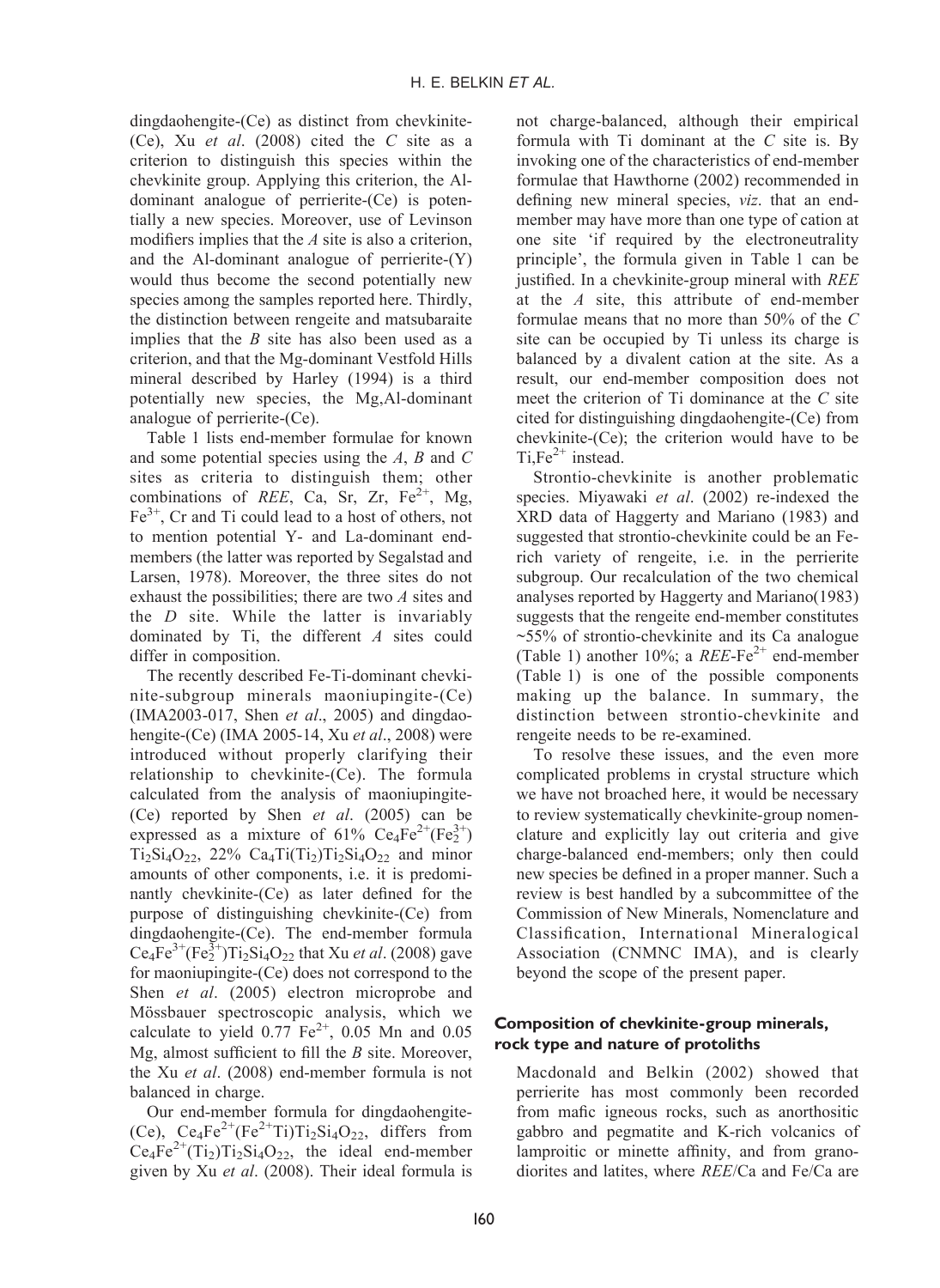normally low. Chevkinite and perrierite from different igneous parageneses were shown by Macdonald and Belkin (2002) to occupy discrete fields on a  $(CaO+MgO+SrO+A1<sub>2</sub>O<sub>3</sub>)$ - $(\Sigma La_2O_3-Sm_2O_3)$ -FeO\* plot (Fig. 7). The Eastern Ghats and Antarctic data, including the analyses by Harley (1994) and Hokada (2007), plot roughly parallel to, but displaced to the Fepoor side of, the field of perrierites from mafic and intermediate igneous rocks.

The analysed chevkinite-group minerals originated from three distinct parageneses, and their compositions reflect this. Samples 2131 and 2098A are from pegmatites containing hornblende and orthopyroxene or garnet intrusive into orthopyroxene-bearing quartzofelspathic rocks. These chevkinite-group minerals have relatively large FeO contents and small MgO and  $Al_2O_3$  contents; their compositions plot in the field for mafic and intermediate igneous rocks (Fig. 7). Similarly, compositions of the chevkinite-group minerals in the orthopyroxene-bearing gneiss and granulite

from Mt. Charles and the Fyfe Hills plot in this field. DePaolo et al. (1982) concluded that the protolith of sample 28-VII from the Fyfe Hills was a volcanic rock or a sediment consisting of immature detritus from an igneous terrane. A similar precursor is plausible for sample 2084E; i.e. these chevkinite-group minerals also did not crystallize in an aluminous environment. In contrast, the remaining samples, including that described by Hokada (2007), are highly aluminous paragneisses in which the associated minerals are relatively magnesian or aluminous: sapphirine, orthopyroxene, and sillimanite; even garnet has a relatively high Mg/Fe ratio: 55% pyrope and 43% almandine in 2234E (Grew et al., 2006). Chevkinite-group minerals in these samples are notably more aluminous and their Mg/Fe ratios greater than in the other samples analysed in this study. The Vestfold Hills chevkinite-group mineral represents an extreme in which the association in melt pools with sapphirine, spinel and enstatite approaching their



FIG. 7. Triangular plot showing the generalized fields of chevkinite and perrierite in various rock types (Macdonald and Belkin, 2002). The fields marked 'evolved, undersaturated' and 'evolved, oversaturated' are occupied only by chevkinite; the field of mafic and intermediate igneous rocks includes only perrierite. Both phases occur in the field of calcic granites.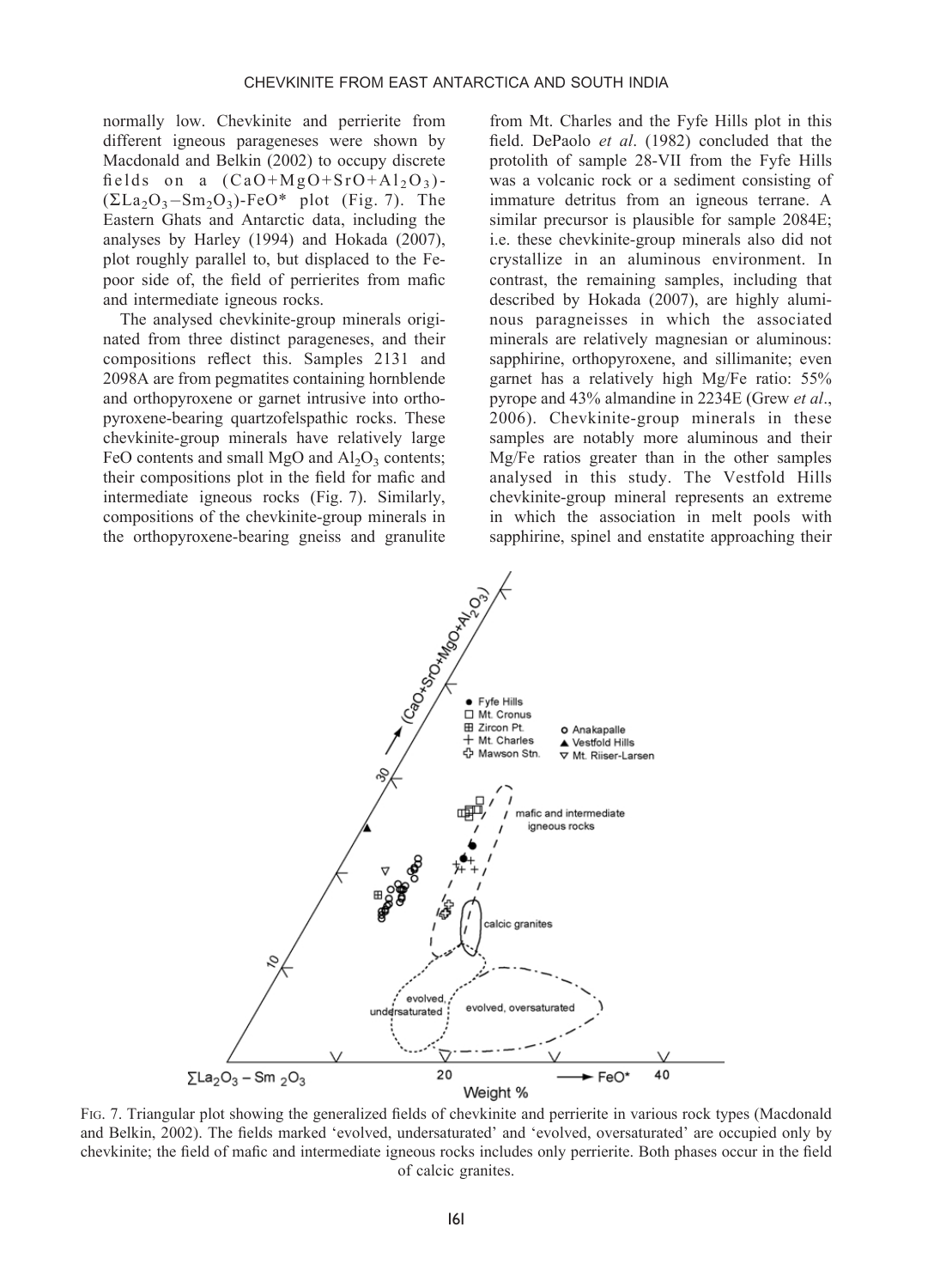respective Mg end-member compositions (Harley and Christy, 1995) results in a chevkinite-group mineral with 0.78 Mg and only 0.05 Fe at the B site (Harley, 1994), as well as an  $\text{Al}_2\text{O}_3$  content as high as that in our chevkinite-group minerals from paragneiss. The aluminous chevkinite-group minerals with relatively high Mg/Fe ratio formed at temperatures possibly as high as  $1000-1180$ <sup>o</sup>C at pressures ranging from  $3-4$ kbar in the melt pools (Harley and Christy, 1995) to  $7-10$  kbar in the Napier Complex (e.g. Harley, 1998, 2008), conditions that extend the known stability range of the natural chevkinite-group minerals.

# Acknowledgements

We thank G.E. Grikurov for sample 28-VII and Martin Yates for drawing our attention to the overlap of the Ce- $M\zeta$  and F- $K\alpha$  peaks. The Australian National Antarctic Research Expedition is thanked for logistics support of fieldwork during the  $1977-1978$  and  $1979-1980$ seasons, and the Indo-American Fellowship Program is thanked for support in India in 1980 and 1981. ESG's fieldwork in Antarctica was also supported by U.S. National Science Foundation grant DPP-7680957. We thank I-Ming Chou, Paul C. Hackley, Leonid Pautov, and Elena Sokolova for their helpful and constructive reviews. Any use of trade, product, or firm names is for descriptive purposes only and does not imply endorsement by the U.S. Government.

## **References**

- Asami, M., Suzuki, K., Grew, E.S. and Adachi, M. (1998) CHIME ages for granulites from the Napier complex, East Antarctica. Polar Geoscience, 11,  $172 - 199.$
- Asami, M., Suzuki, K. and Grew, E.S. (2002) Chemical Th-U-total Pb dating by electron microprobe analysis of monazite, xenotime and zircon from the Archean Napier complex, East Antarctica: evidence for ultrahigh-temperature metamorphism at 2400 Ma. Precambrian Research, 114, 249-275.
- Atrashenok, L.Ya., Avdzeyko, G.V., Klimov, A.V., Krylov, A.Ya. and Silin, Yu.I. (1967) Comparative data on absolute ages of Antarctic rocks (lead and argon methods). Akademiya Nauk SSSR Komissiya po Opredeleniyu Absolyutnogo Vozrasta Geologicheskikh Formatsii Trudy, 14, 227-229 (in Russian).
- Bonatti, S. and Gottardi, G. (1966) Un caso di

polimorfismo a strati in sorosilicati: perrierite chevkinite. Periodico di Mineralogia, 35, 69-91.

- Bose, S., Fukuoka, M., Sengupta, P. and Dasgupta, S. (2000) Evolution of high-Mg-Al granulites from Sunkarametta, Eastern Ghats, India: evidence for a lower crustal heating-cooling trajectory. Journal of Metamorphic Geology, 18, 223-240.
- Carlier, G. and Lorand, J.P. (2008) Zr-rich accessory minerals (titanite, perrierite, zirconolite, baddeleyite) record strong oxidation associated with magma mixing in the south Peruvian potassic province. Lithos, 104, 54-70.
- Crisp, R.S. (1991) Wavelengths of emission lines in the M spectrum of  $^{49}$ In metal in the range of 12–265 AA. Journal of Physics: Condensed Matter, 3, 927-932.
- DePaolo, D.J., Manton, W.I., Grew, E.S. and Halpern, M. (1982) Sm-Nd, Rb-Sr and U-Th-Pb systematics of granulite facies rocks from Fyfe Hills, Enderby Land, Antarctica. Nature,  $298$ ,  $614-618$ .
- Grew, E.S. (1982) Sapphirine, kornerupine, and sillimanite + orthopyroxene in the charnockitic region of South India. Journal of the Geological Society of India,  $23, 469 - 505$ .
- Grew, E.S. (1998) Boron and beryllium minerals in granulite-facies pegmatites and implications of beryllium pegmatites for the origin and evolution of the Archean Napier Complex of East Antarctica. Memoirs of the National Institute of Polar Research, Special Issue,  $53, 74-92$ .
- Grew, E.S. and Manton, W.I. (1979a) Archean rocks in Antarctica: 2.5-billion-year uranium-lead ages of pegmatites in Enderby Land. Science, 206, 443-445.
- Grew, E.S. and Manton, W.I. (1979b) Geochronologic studies in East Antarctica: Age of a pegmatite in Mawson charnockite. Antarctic Journal of the United States,  $14$  (5),  $2-3$ .
- Grew, E.S. and Manton, W.I. (1986) A new correlation of sapphirine granulites in the Indo-Antarctic metamorphic terrain: late Proterozoic dates from the Eastern Ghats Province of India. Precambrian Research, 33, 123-137.
- Grew, E.S., Yates, M.G., Barbier, J., Shearer, C.K., Sheraton, J.W., Shiraishi, K. and Motoyoshi, Y. (2000) Granulite-facies beryllium pegmatites in the Napier Complex in Khmara and Amundsen Bays, western Enderby Land, East Antarctica. Polar Geoscience,  $13, 1-40$ .
- Grew, E.S., Yates, M.G., Shearer, C.K., Hagerty, J.J., Sheraton, J.W. and Sandiford, M. (2006) Beryllium and other trace elements in paragneisses and anatectic veins of the ultrahigh-temperature Napier Complex, Enderby Land, East Antarctica: the role of sapphirine. Journal of Petrology, 47, 859-882.
- Grew, E.S., Hålenius, U. Pasero, M. and Barbier, J. (2008) Recommended nomenclature for the sapphirine and surinamite groups (sapphirine super-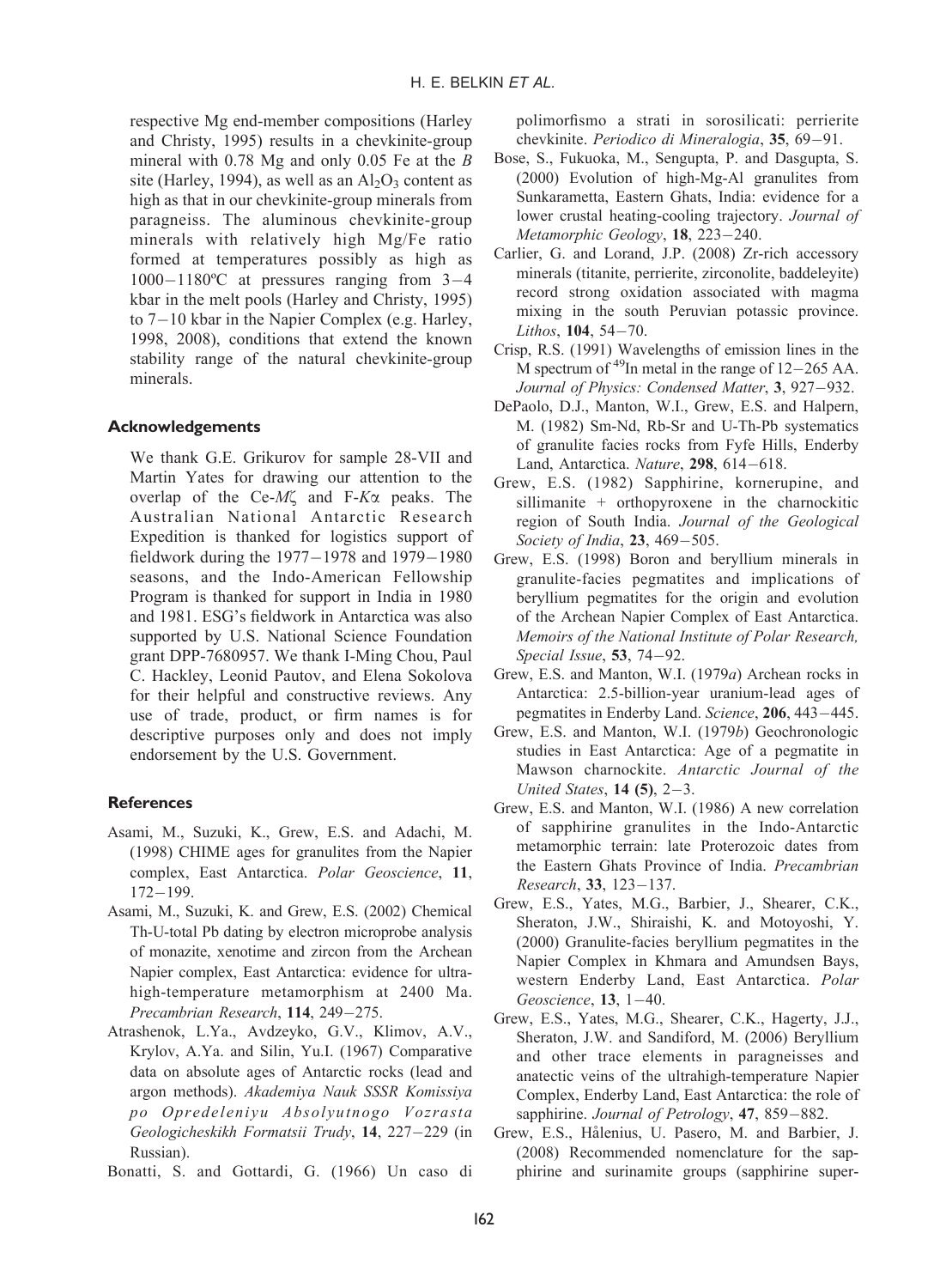group). Mineralogical Magazine, 72, 839-876.

- Haggerty, S.E. and Mariano, A.N. (1983) Strontianloparite and strontio-chevkinite: Two new minerals in rheomorphic fenites from the Paraná Basin carbonatites, South America. Contributions to Mineralogy and Petrology, 84, 365-381.
- Halpin, J.A., Gerakiteys, C.L., Clarke, G.L., Belousova, E.A. and Griffin, W.L. (2005) In-situ U-Pb geochronology and Hf isotope analyses of the Rayner Complex, east Antarctica. Contributions to Mineralogy and Petrology, 148, 689-706.
- Harley, S.L. (1994) Mg-Al yttrian zirconolite in a partially melted sapphirine granulite, Vestfold Hills, East Antarctica. Mineralogical Magazine, 58,  $259 - 269.$
- Harley, S. (1998) On the occurrence and characterization of ultrahigh-temperature crustal metamorphism. Pp.  $81-107$  in: What Drives Metamorphism and Metamorphic Reactions? (P.J. Treloar and P.J. O'Brien, editors). Special Publications, 138, The Geological Society, London.
- Harley, S. (2008) Refining the P-T records of UHT crustal metamorphism. Journal of Metamorphic Geology, 26, 125-154.
- Harley, S.L. and Christy, A.G. (1995) Titanium-bearing sapphirine in a partially melted aluminous granulite xenolith, Vestfold Hills, Antarctica: geological and mineralogical implications. European Journal of Mineralogy, 7, 637-653.
- Hawthorne, F.C. (2002) The use of end-member chargearrangements in defining new mineral species and heterovalent substitutions in complex minerals. The Canadian Mineralogist, 40, 699-710.
- Hokada, T. (2007) Perrierite in sapphirine-quartz gneiss: geochemical and geochronological features and implications for accessory-phase paragenesis of UHT metamorphism. Journal of Mineralogical and Petrological Sciences, 102, 44-49.
- Johnson, G.G., Jr. and White, E.W. (1970) X-ray Emission Wavelengths and keV Tables for Nondestructive Analysis. American Society for Testing and Materials Data Series DS 46, Philadelphia, Pennsylvania, USA.
- Kamenev, Ye.N. (1972) Geological structure of Enderby Land. Pp. 579-583 in: Antarctic Geology and Geophysics (R.J. Adie, editor). Universitetsforlaget, Oslo.
- Lima-de-Faria, J. (1962) Heat treatment of chevkinite and perrierite. Mineralogical Magazine, 33, 42-47.
- Macdonald, R. and Belkin, H.E. (2002) Compositional variation in minerals of the chevkinite group. Mineralogical Magazine, 66, 1075-1098.
- Miyawaki, R., Matsubara, S. and Miyajima, H. (2002) The crystal structure of rengeite,  $Sr_4ZrTi_4(Si_2O_7)_2O_8$ . Journal of Mineralogical and Petrological Sciences,  $97, 7-12.$
- Parodi, G.C., Della Ventura, G., Montana, A. and Raudsepp, M. (1994) Zr-rich non metamict perrierite-(Ce) from holocrystalline ejecta in the Sabatini volcanic complex (Latium, Italy). Mineralogical Magazine, 58, 607-613.
- Sarkar, S., Dasgupta, S. and Fukuoka, M. (2003) Petrological evolution of a suite of spinel granulites from Vizianagram, Eastern Ghats Belt, India, and genesis of sapphirine-bearing assemblages. Journal of Metamorphic Geology, 21, 899-913.
- Segalstad, T.V. and Larsen, A.O. (1978) Chevkinite and perrierite from the Oslo region, Norway American Mineralogist,  $63$ ,  $499-505$ .
- Sengupta, P., Sen, J., Dasgupta, S., Raith, M., Bhui, U.K. and Ehl, J. (1999) Ultra-high temperature metamorphism of metapelitic granulites from Kondapalle, Eastern Ghats Belt: Implications for the Indo-Antarctic correlation. Journal of Petrology, 40,  $1065 - 1087$ .
- Shen, G., Yang, G. and Xu, J. (2005) Maoniupingite- (Ce): a new rare-earth mineral from the Maoniuping rare-earth deposit in Mianning, Sichuan. Sedimentary Geology and Tethyan Geology (Chenji yu Tetisi Dizhi), 25, 210-216 [in Chinese with English abstract].
- Sheraton, J.W. (1982) Origin of charnockitic rocks of MacRobertson Land. Pp. 489-497 in: Antarctic Geoscience (C. Craddock, editor). University of Wisconsin Press, Madison, USA.
- Sheraton, J.W., Tingey, R.J., Black, L.P, Offe, L.A. and Ellis, D.J. (1987) Geology of an unusual Precambrian high-grade metamorphic terrane Enderby Land and western Kemp Land, Antarctica. Department of Resources and Energy, Bureau of Mineral Resources, Geology and Geophysics Bulletin,  $223, 1-51$ .
- Shimazaki, H., Yang, Z., Miyawaki, R. and Shigeoka, M. (2008) Scandium-bearing minerals in the Bayan Obo Nb-REE-Fe deposit, Inner Mongolia, China. Resource Geology,  $58$ ,  $80-86$ .
- Sokolova, E., Hawthorne, F.C., Della Ventura, G. and Kartashov, P.M. (2004) Chevkinite-(Ce): crystal structure and the effect of moderate radiationinduced damage on site-occupancy refinement. The Canadian Mineralogist,  $42$ ,  $1013-1025$ .
- Song, R., Ding, K. and Li, Z. (1999) Site occupancies of iron in saimaite and chevkinite. Chinese Science Bulletin, 44, 2274-2276.
- Sun, S-S. and McDonough, W.F. (1989) Chemical and isotopic systematics of oceanic basalts: implications for mantle composition and processes. Pp.  $313-345$ in: Magmatism in the Ocean Basins (A.D. Saunders and M.J. Norry, editors). Special Publications, 42, The Geological Society, London.
- van Bergen, M.J. (1984) Perrierite in siliceous lavas from Mt Amiata, central Italy. Mineralogical